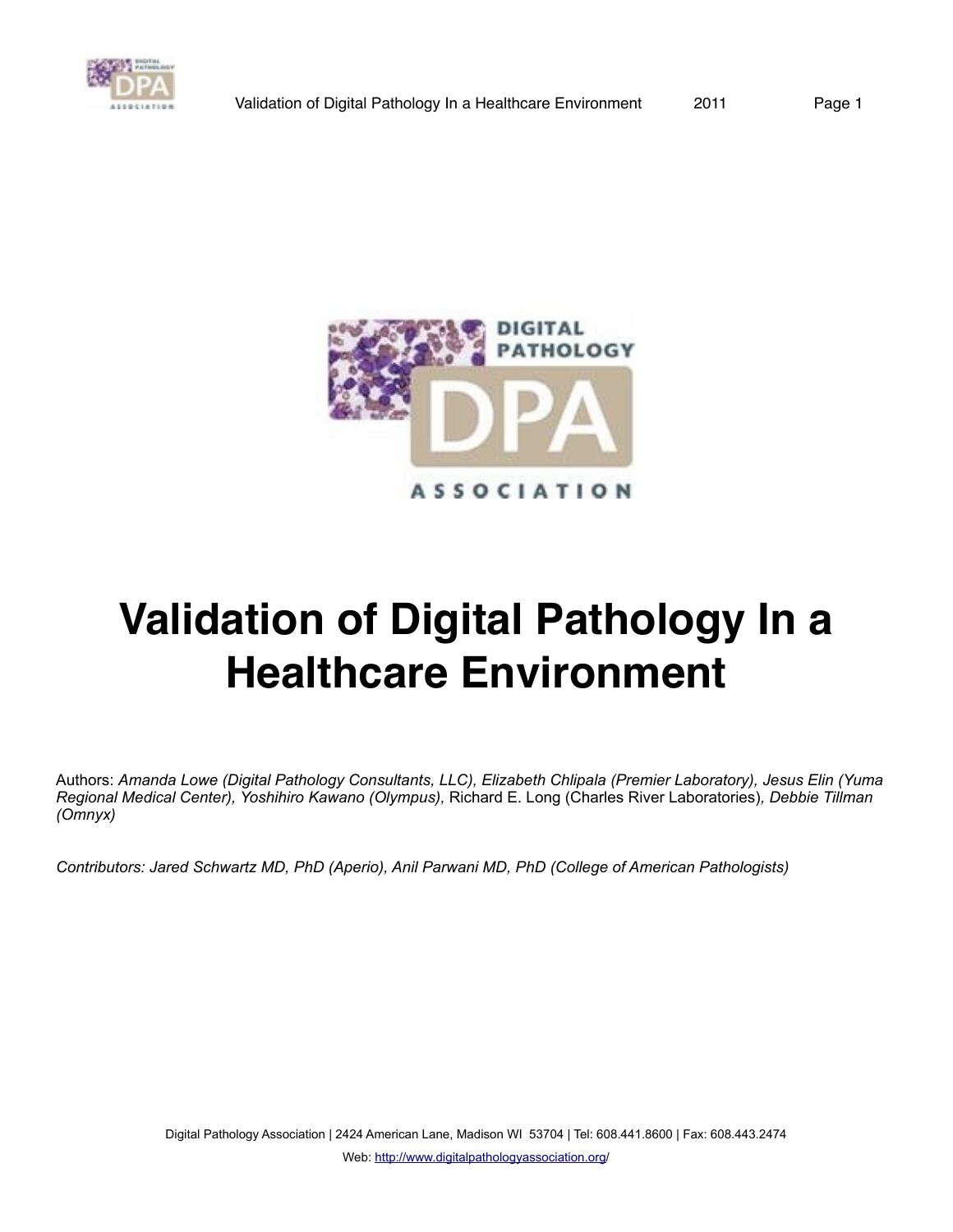

## **Abstract**

**Q**

Digital pathology is a dynamic, image-based environment that enables the acquisition, management and interpretation of pathology information generated from a digitized glass slide. The Digital Pathology System (DPS) includes a whole slide scanner (WSS), image acquisition software, image viewing and database software, image analysis software, and the necessary IT infrastructure to support the DPS. Validation is an ongoing process to establish documented evidence that provides a high degree of assurance, that a process or system will consistently perform according to predetermined specifications and quality attributes. To date, efforts to validate digital pathology systems in a clinical healthcare environment have been very limited. Therefore the strengths and weaknesses of validation are essentially unknown. Documentation from governing organizations such as the Food and Drug Administration (FDA), Centers for Medicare and Medicaid (CMS), and the College of American Pathologists (CAP) around validation practices is scarce. Attempts at validation of digital pathology systems are likely limited due to a lack of understanding on how to efficiently conduct a validation and how to navigate regulations that could have an impact on laboratory accreditation and healthcare compliance.

Validation of a digital pathology system (DPS) is necessary for clinical use to ensure laboratory compliance for CLIA, State regulations, The Joint Commission, and CAP accreditations, to protect patient safety and confidentiality, to assure digital pathology data is accurate, and to maximize the value of a DPS. This white paper will not provide a step by step approach to validation. It will serve as a high level overview of what should be considered, while aligning with other resources available to the pathology community including CAP Checklists and the recently published CAP draft guidelines for "Validating Whole Slide Imaging Systems for Diagnostic Purposes in Pathology." (1)

This white paper will use a key code to help readers naviagate the information based on their role in validation.



Quality Assurance, Quality Control, Regulatory personnel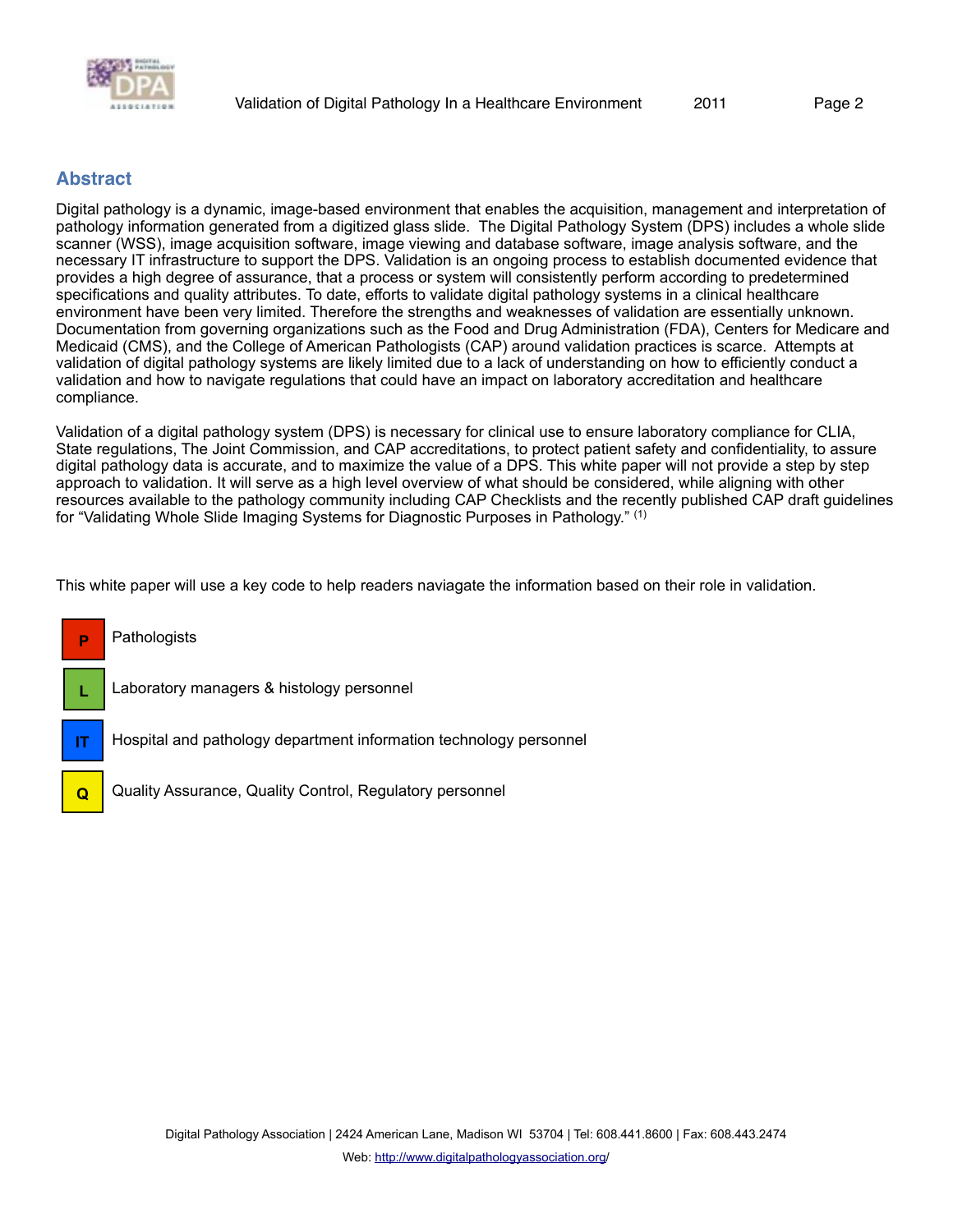

# Table of Contents

| <b>Introduction</b>                                          | 4  |
|--------------------------------------------------------------|----|
| Digital Pathology                                            | 4  |
| <b>Overview</b>                                              | 4  |
| Why validate digital pathology?                              | 4  |
| A Successful Validation                                      | 5  |
| <b>The Validation Project</b>                                | 5  |
| <b>Business Case</b>                                         | 5  |
| Opportunity & Goal Statements                                | 5  |
| Scope                                                        | 6  |
| Responsibilities                                             | 6  |
| <b>Validation of a Digital Pathology System</b>              | 6  |
| Acceptance Criteria                                          | 6  |
| Hardware                                                     | 6  |
| Software                                                     | 7  |
| <b>EMR/APLIS</b>                                             | 8  |
| Backup and archival                                          | 10 |
| <b>Validation of Specific Digital Pathology Applications</b> | 10 |
| <b>Primary Diagnosis</b>                                     | 10 |
| Image Analysis                                               | 13 |
| <b>Regulation and Governing Agencies</b>                     | 14 |
| <b>Governing Agencies</b>                                    | 14 |
| <b>State Law</b>                                             | 15 |
| Regulatory Agencies outside of the United States             | 15 |
| A Vendors Role & Responsibilities in Your Validation         | 16 |
| A Vendors Role                                               | 16 |
| A Vendors Responsibility                                     | 16 |
| <b>QA &amp; QC Considerations for after Validation</b>       | 17 |
| <b>Conclusion</b>                                            | 17 |
| <b>Definitions</b>                                           | 18 |
| <b>Appendix</b>                                              | 20 |
| Validation Project Summary Example                           | 20 |
| FDA 510(k) Approvals for Digital Pathology [9]               | 21 |
| <b>References</b>                                            | 23 |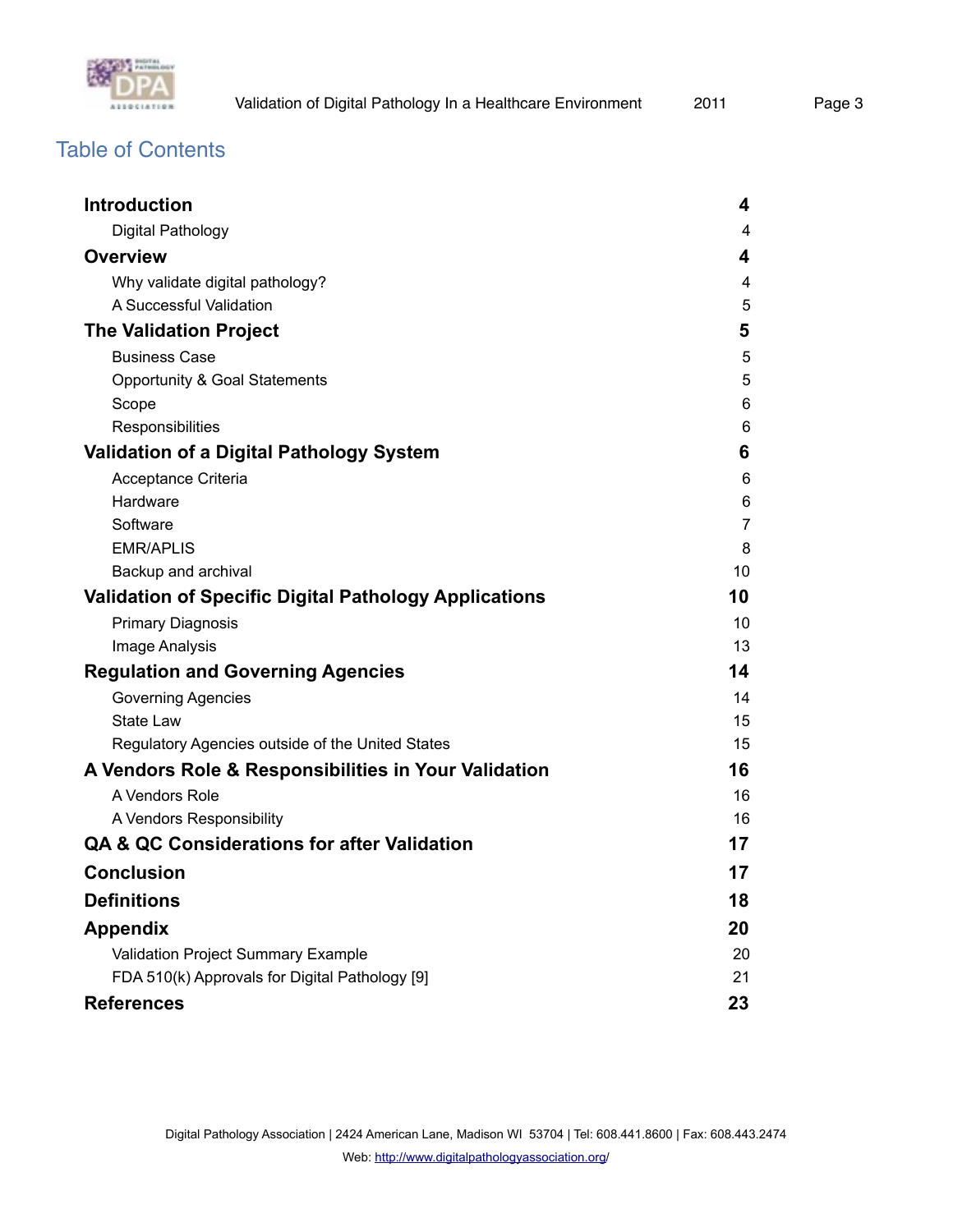



## <span id="page-3-0"></span>**Introduction**

Efforts to validate digital pathology systems in a clinical healthcare environment to date have been very limited. Documentation from governing organizations such as the Food and Drug Administration (FDA), Centers for Medicare and Medicaid (CMS), and the College of American Pathologists (CAP) around validation practices is scarce. Attempts at validation are likely limited due to a lack of understanding on how to efficiently conduct a validation and how to navigate regulations that could have an impact on laboratory accreditation and healthcare compliance.

Pathology laboratories are familiar with the required programs for quality assurance (QA) and quality control (QC) programs, however labs may or may not be familiar with validation practices of laboratory developed tests, or non FDA approved medical devices. This paper will not provide a step by step approach of validation, and will look at familiar QA/ QC practices and how they should be considered when validating digital pathology. This paper will serve as an overview of what is needed and what should be considered during validation, while aligning with other resources available to the pathology community including the CAP Checklists and the recently published CAP guidelines for "Validating Whole Slide Imaging Systems for Diagnostic Purposes in Pathology." (1)

#### <span id="page-3-1"></span>**Digital Pathology**

Digital pathology, as defined by the [Digital Pathology Association](http://www.digitalpathologyassociation.com), is a dynamic, image-based environment that enables the acquisition, management and interpretation of pathology information generated from a digitized glass slide. It is used worldwide in drug development, reference lab, hospital, and academic medical center settings. Applications include education, research, image analysis, archival and retrieval, LIS/LIMS integration, secondary consultations, and virtual slide sharing.



#### <span id="page-3-2"></span>**Overview**

#### <span id="page-3-3"></span>**Why validate digital pathology?**

Validation is an ongoing process to establish documented evidence that provides a high degree of assurance, that a process or system will consistently perform according to predetermined specifications and quality attributes. Validation of a digital pathology system (DPS) is necessary for clinical use to ensure laboratory compliance for CLIA, State regulations, The Joint Commission, and CAP accreditations, to protect patient safety and confidentiality, to assure digital pathology data is accurate, and to maximize the value of a DPS. CAP draft guideline #1 states,

#### "**All institutions or practices considering the implementation of WSI technology for clinical diagnostic purposes must carry out their own validation study."**

A digital pathology system should be validated based on it's intended use, and the solutions usefulness concerning specific applications. Digital pathology applications may include but are not limited to primary diagnosis, image analysis, consultations, quality assurance, and interoperative diagnoses. CAP draft guideline #2 states,

 **"Validation for each diagnostic application is necessary (e.g. reading frozen section slides, reviewing immunohistochemistry slides, etc.). WSI should not be used for clinical purposes other than the one validated, unless separate validation for that purpose is undertaken."**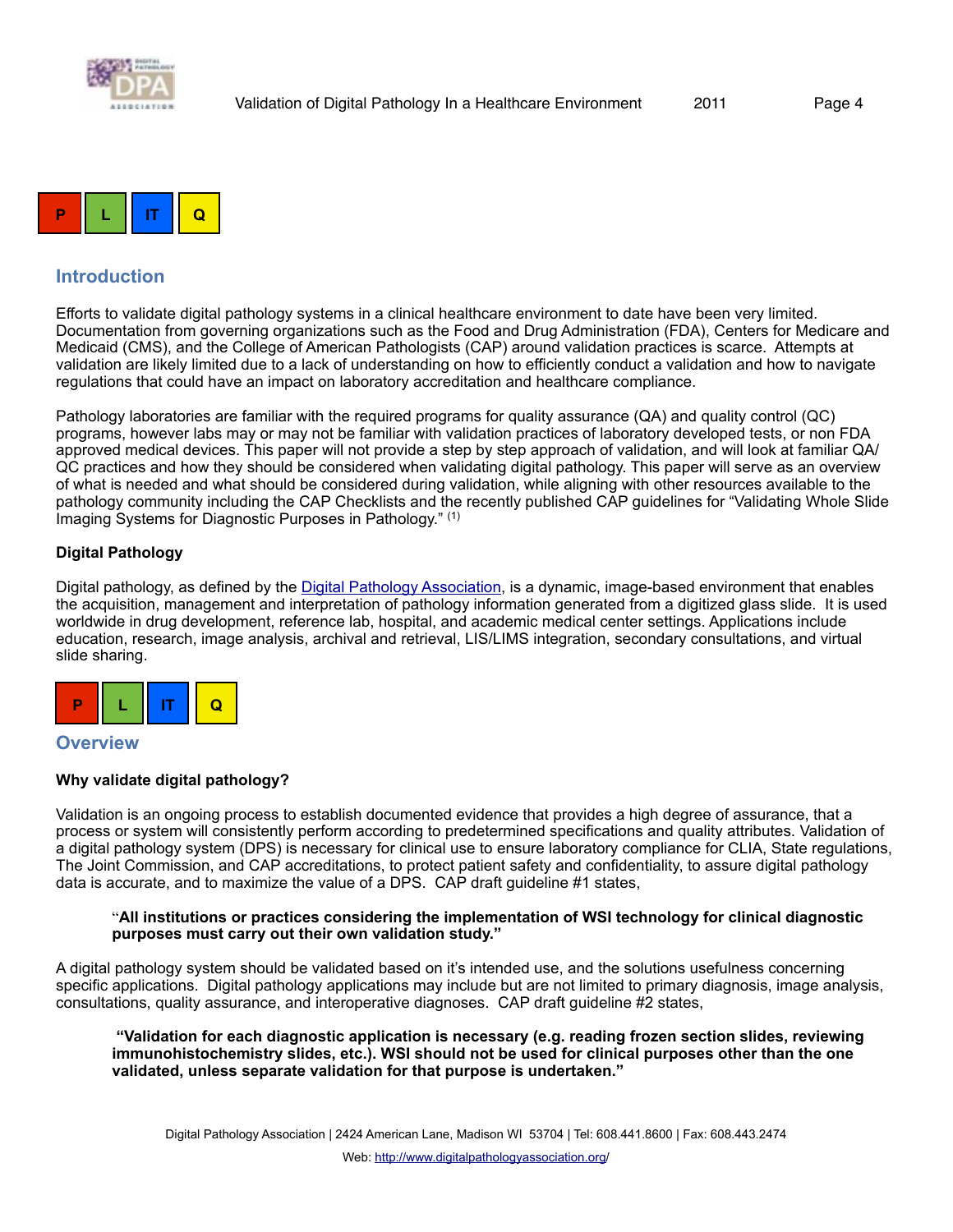

Validation of a DPS will create a baseline for acceptable performance and use of whole slide imaging scanners, data management software, and image analysis in a healthcare laboratory environment.

#### <span id="page-4-0"></span> **A Successful Validation**

A successful outcome for the validation of your digital pathology system will be management approval for the intended use of the DPS and to maintain your lab accreditations with the DPS in place. Validation of a DPS is not easy. The validation process must be taken very seriously, and requires the ability to monitor and control changes to the DPS on an ongoing basis. A strong foundation can assist in the execution of a DPS validation project. Characteristics of a strong foundation for a DPS validation include:

- An anatomic pathology specimen tracking system (i.e. barcodes) from accession, through sign-out, and archival of blocks and slides.
	- Every slide should have a unique ID
- Experience validating laboratory developed tests (LDT) and/or other digital imaging devices for clinical use (i.e. Cytogentics, FISH systems) that may or may not be FDA approved
- Procedures for data retrieval and preservation of whole slide images
- The laboratory applies all current ASCO/CAP recommendations<sup>(2,3)</sup> and current CAP checklist guidelines to all methods used to create stained slides, and has conducted the appropriate verification and/or validation required.



## <span id="page-4-1"></span>**The Validation Project**

The validation of a DPS involves a series of test and production activities where the opportunity for interjection of human fallibilities' are enormous. Defects, or an undesired result, may begin to occur at the very inception of the validation process; where the objectives of the DPS may be erroneously or imperfectly specified. There is further risk during the design and development stages when these objectives are mechanized. Therefore all validation efforts, when possible should be conducted in a test environment, a controlled area that will not inadvertently affect patient care, laboratory accreditation, or healthcare compliance. A test environment will provide a proof of concept, create a foundation to validate against, and will allow for a smooth transition into the anatomic pathology workflow.

The validation process is a project, a task carefully planned and designed to achieve a goal. Before validation begins, take the time necessary to prepare for your validation project. Often the intended use and other important information has been identified and outlined in a request for information (RFI) or request for proposal (RFP) during the DPS acquisition process. If you have this information, incorporate it into the DPS validation project. Proper preparation will mitigate risk and create a foundation for success. A well designed project will provide a business case, have an opportunity and goal statement, establish a clear scope, and outline the responsibilities of individuals involved. See the Appendix for an example of a validation project summary.

#### <span id="page-4-2"></span>**Business Case**

The business case should provide a summary of the validation process, and describe why validation is important, and why validation of the DPS should be a priority in your laboratory.

#### <span id="page-4-3"></span>**Opportunity & Goal Statements**

The opportunity statement should describe what problems will arise if validation of the DPS is not addressed. It will reinforce the business case but be more specific. The opportunity statement should answer what the problems are, how big the problem is, and what the impact of the problems will be on the laboratory or the DPS.

The goal statement will compliment the opportunity statement by describing what will be accomplished, give a measurable target for desired results, and state a projected completion date to reach the goal.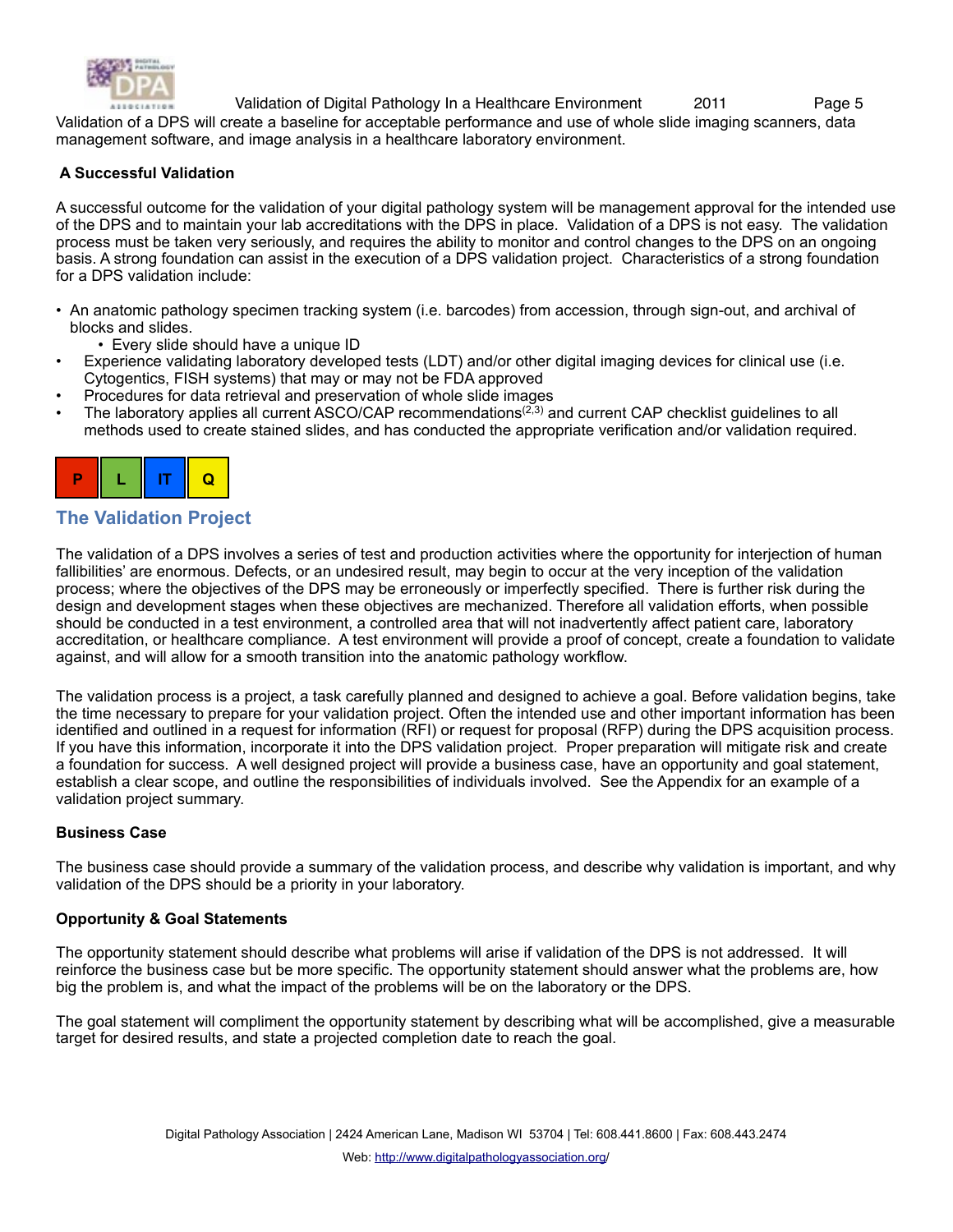

<span id="page-5-0"></span>Determining the scope of the validation is a very important step in the project. Scope will define the boundaries of what will be and will not be achieved by this validation, identify constraints, and list any assumptions. To define the scope consider the following:

- What is the intended use of the DPS?
- How you will test for the intended use?
- What will you scan? i.e. type of slides, specimens, etc.
- What are the limitations of the DPS?
- What is out of scope for the intended use of the DPS?

#### <span id="page-5-1"></span>**Responsibilities**

The validation project will be overseen by a few, however the results will have an impact on many. Validation efforts should be led by a team of individuals from a variety of backgrounds which include:

- Pathologists
- Histology Personnel
- Hospital or pathology department IT personnel
- QA/QC group members

Each team member's responsibilities and role on the team should be clearly outlined and available to the entire team. Individual members must agree to their responsibilities and take ownership of their role on the validation team.



## <span id="page-5-2"></span>**Validation of a Digital Pathology System**

Validation of a Digital Pathology System involves a series of quality assurance (QA) test and production activities that will demonstrate and produce documented evidence, to endorse with a high degree of assurance, the Anatomic Pathology laboratories intended use for digital pathology. All QA activities must continue throughout the life of the DPS because of human interjection into to a Quality Management Plan.

Although the CAP draft guidelines does not require validation of each individual component of a DPS, this white paper will discuss many of these individual components and discuss what areas should be reviewed and monitored throughout the validation process.

#### <span id="page-5-3"></span>**Acceptance Criteria**

Acceptance of the DPS endorses the reliability of the DPS. Reliability is a quality control measurement and with established specifications provides a quantitative criterion for Digital Pathology System performance. To capture the essence of reliability is to provide insight to real time performance of the system, which in turn could affect budget, workflow, personnel, and patient care. This is especially important when interoperability's are established between software applications to increase efficiencies within the workflow process.

#### <span id="page-5-4"></span>**Hardware**

Hardware includes the digital pathology scanner and the computer, including the monitor, if separate from the scanner. For the validation of hardware this paper will make the following assumptions:

**•** Hardware must live within the proper environmental conditions as specified by the hardware manufacturer. Examples of environmental conditions include temperature, humidity, and work surface.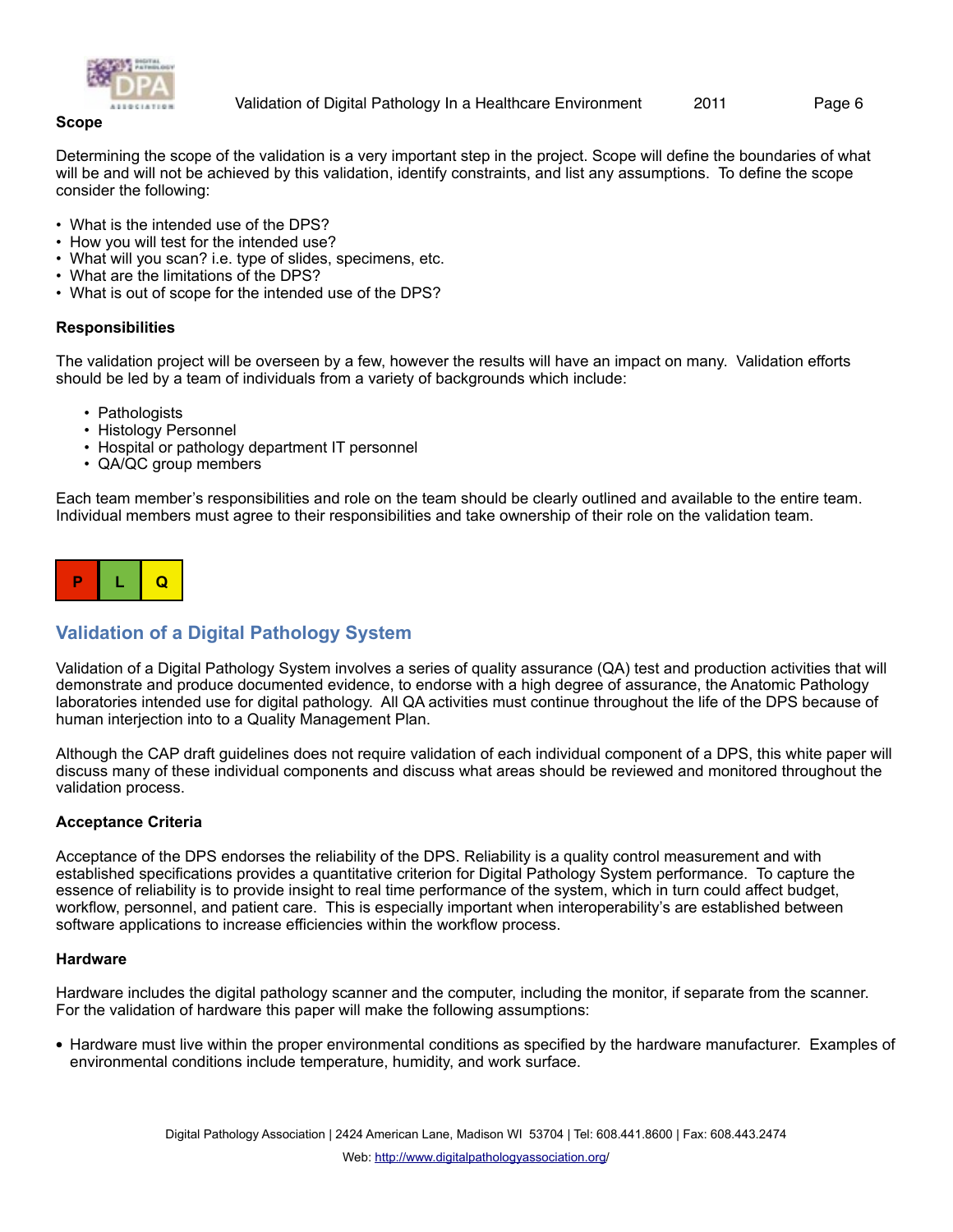

#### **Scanner**

The scanner is a medical device that provides the means to create a digital image output file, known as a Whole Slide Image (WSI) from a glass slide. What is then monitored for reliability is the mechanical function of the scanner, and the clarity of the WSI the scanner outputs. Examples of what could be monitored or validated for mechanical function of the scanner include;

- Uninterruptible Power Supply (UPS)
- Luminance (light intensity)
- Chromaticity (Color temperature)

Routine, internal audits are recommended to evaluate the ongoing performance of the scanner. Examples of what could be routinely audited during operation are;

- WSI quality
- Mechanical hardware issues
- Environmental conditions
- WSI storage space

#### **Computer**

The computer operates the software application designed for scanner. Minimal requirements are made available by the vendor, but optimal requirements should be explored and documented because of the heavy usage on the computer by the scanner and its complemented application. If images will be reviewed at the computer monitor, then monitor specifications are also extremely important for image evaluation. Examples of what could be monitored or validated within the initial computer are,

- **Location**
- **Resolution**
- **Power**
- CPU
- Graphics card
- Network connectivity
- Fire wire/Ethernet ports

Examples of audits during operation are,

- Computer performance
- Software performance
- Connectivity to network/peripherals
- Overall stability/reliability

#### <span id="page-6-0"></span>**Software**

There are different vendor solutions for scanner software and its applications. Software function is accomplished by following the manual set forth by the vendor and testing it for proper usage and configuration. There are four aspects of the scanner application software 1) directing the scanner modes, 2) monitoring the scanner mechanics, 3) the control of output files, also known as a WSI and 4) scanner performance.

#### **Viewer Software**

A viewer application can be an extension of the scanning software, data management software, or run independently on a client desktop from a web browser. Viewer software often contains additional tools that aid in easy review of the WSI, can aid in clinical diagnosis, or provide additional information. Examples of these tools are algorithm analysis for IHC, cellular architecture, color distribution, measurement tools, digital zoom, annotations, etc. A validation of this is easily accomplished by following the vendor expected outputs and functionality provided in the user manuals. Audit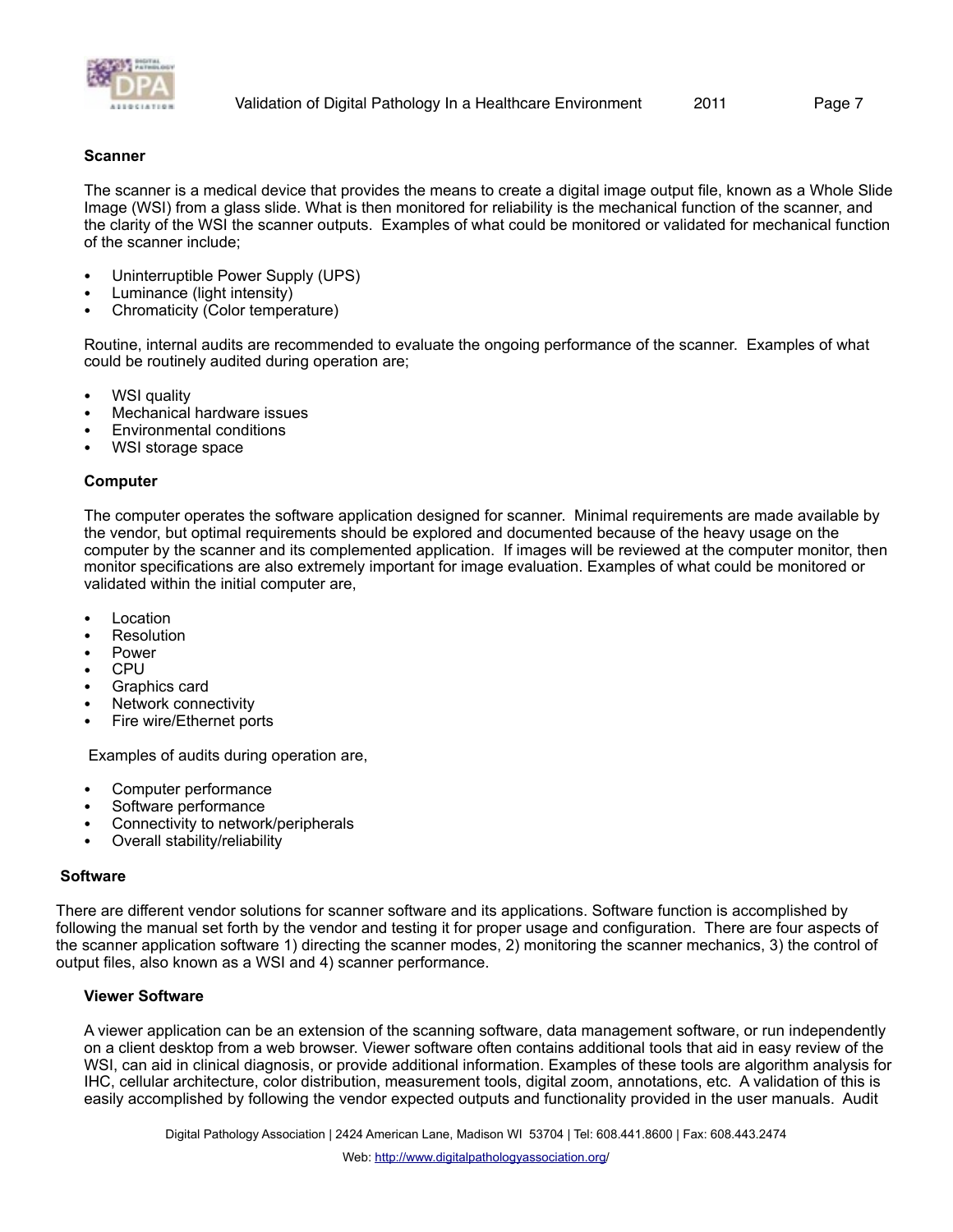

functions should include previously output or known values that can be reused to assess continuous linearity and calibration of viewer tools.

#### **Data Management Software**

Data management is a key component when relying on fast and timely retrieval of information associated with a digital pathology case. This technology allows the transference of information across gradient lines between the APLIS and DPS systems. A person testing this should follow their vendors guidelines as well as guidelines for transference of information from one source to another.

In the absence of a current CAP Digital Pathology checklist, the following CAP Lab General checklist <sup>(4)</sup> items may assist in the validation of the data management software:

- **• GEN.45500 Interface Encoding/Transmission Phase I**
- **• GEN.46000 Reference Range/Units Transmission Phase I**
- **• GEN.47000 Interface Security Phase II**
- **• GEN.48500 Interface Result Integrity Phase II**
- **• GEN.43088 LIS Integrity Phase II**

Validation of software performance should be administered through a set of control images (based on vendor specs and site specific slides), an image overlay (phantom components, area of interest, field of view capture), and a wedge or test slide (luminance, color).

#### <span id="page-7-0"></span>**EMR/APLIS**

Prior to validating the Anatomic Pathology Laboratory Information System (APLIS) integration the following assumptions are made:

- The reference to APLIS encompasses both the Electronic Medical Record (EMR) and APLIS
- Review the Digital Pathology Association white paper entitled "Interoperability between Anatomic Pathology Laboratory Information Systems and Digital Pathology Systems" found at [http://digitalpathologyassociation.org/](http://digitalpathologyassociation.org/dpa-white-papers) [dpa-white-papers](http://digitalpathologyassociation.org/dpa-white-papers).
- Consult with your IT department and APLIS support staff for reference to the integration testing between an APLIS and other equipment already performed
- Contact your DPS or APLIS vendor to understand the data being transferred between the two systems.
- All Standard Operating Procedures should be updated with all changes either to the APLIS or DPS system.
- Support Procedures should be updated to include information such as vendor contacts, downtime procedures when the integration link has been compromised and steps that your IT staff can take to support the integration

In the absence of a current CAP Digital Pathology checklist, the following CAP Lab General checklist<sup>(4)</sup> items may assist in the validation of the APLIS integration:

- **• GEN.45500 Interface Encoding/Transmission Phase I**
- **GEN.48500 Interface Result Integrity Phase II**
- **GEN.50057 Slide/Image ID Phase II**
- **GEN.50614 Clinical Information Access Phase I**
- **GEN.51171 Telepathology Appropriate Use Phase I**

Integration between an APLIS and a DPS can vary between Dual System Metadata Sharing and APLIS-Integrated Digital Pathology (both methods are described in detail in the white paper listed above, "Interoperability between Anatomic Pathology Laboratory Information Systems and Digital Pathology Systems.") With both integrations the APLIS is the authoritative source of the case information and the DPS is the authoritative source of the digital image and its associated metadata. Depending on the type of integration that the site has implemented between their APLIS and DPS, the data validation may differ.

#### **Validation of Dual System Metadata Sharing**

With this integration, the primary system for managing imaged cases is the DPS. Workflow consists of the following: Digital Pathology Association | 2424 American Lane, Madison WI 53704 | Tel: 608.441.8600 | Fax: 608.443.2474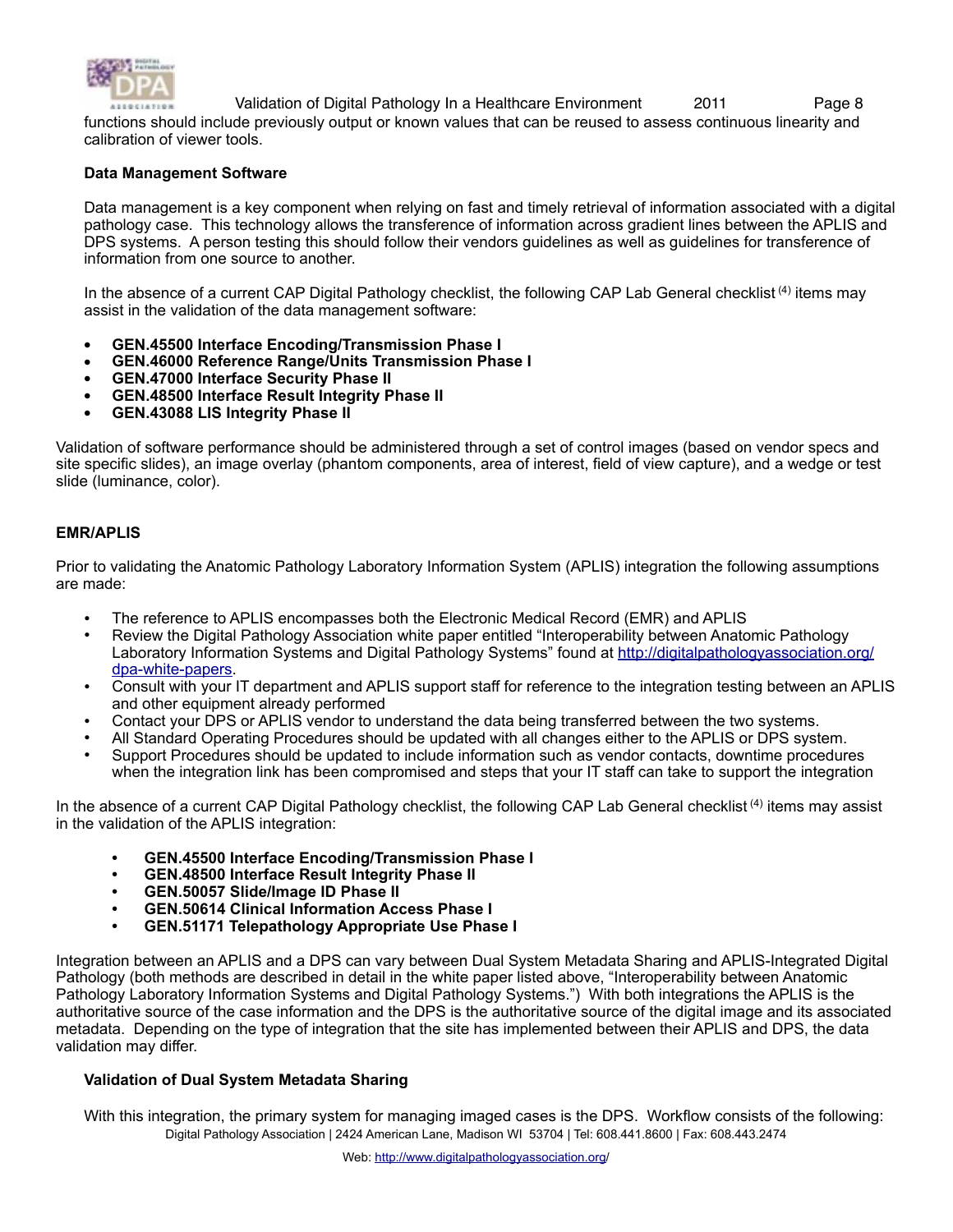

- Patient, case and histology data is sent from the APLIS to the DPS at various event triggers throughout the specimen lifecycle.
- When the slide is scanned and if there is a unique identifier, the DPS will automatically match the scanned image with the case.
- The pathologist primarily uses the DPS to manage his case list, create his "virtual" piles and view the imaged slides.
- The DPS can query the APLIS for other information on the current case and also prior case information to assist the pathologist in his case review.
- If there are any annotations and quantitative analyses performed on the DPS, this data can then be transferred back to the APLIS to be stored for reporting purposes.
- All report generation remains in the APLIS system.

#### **Validation of APLIS-Integrated Digital Pathology**

With this integration, the primary system for managing cases is the APLIS. Workflow consists of the following:

- The pathologist continues to manage his case list in the APLIS.
- The pathologist would launch the DPS from the thumbnail or URL provided from the DPS.
- If there are any annotations and quantitative analyses performed on the DPS, this data is transferred back to the APLIS to be stored for reporting purposes.
- All report generation remains in the APLIS system.

When developing the validation protocol for integration the following workflows should be evaluated for inclusion. All data outlined in the agreed upon integration specification should be verified for accuracy and that the data is displayed in the required areas of the DPS. All trigger events in the APLIS that can add patient, case, and histology information should be verified.

- **• Patient, Case and Histology Information** The APLIS pushes to the DPS the patient, case, and histology information.
- **Unique Slide Information** The APLIS can generate a barcode that contains unique case information. The DPS scanner digitizes the glass slide and decodes the barcode. The DPS uses this number to automatically match the slide to the previously entered case (Dual System Metadata Sharing) or uses the unique ID sent from the DPS to match the scanned image to the case in the APLIS.(APLIS Integration Digital Pathology)
- **Digital Image Viewing** The pathologist now views the digital case within the DPS.
- **Processing Data and Reports** Annotations and quantitative analyses can be implemented in the DPS. There may be results and/or data outputs from these computer assisted applications that the site may want to transfer to the APLIS from the DPS. Also, there may be Field of Views (snapshots) that were captured and desired for patient reports.

#### **Audit trail- validating the capture of the data**

The audit trails associated with the APLIS should be verified to contain the data outlined in the agreed upon integration specification.

In the absence of a current CAP Digital Pathology checklist, the following CAP Lab General checklist <sup>(4)</sup> items may assist in the validation of the APLIS audit trails:

- **GEN.41303 HIPAA Phase II The laboratory complies with HIPAA.**
- **GEN.41304 Patient Data Accessibility Phase II There is a documented protocol in place to ensure that patient data are accessible only to those healthcare personnel who are authorized to review test results.**
- **GEN.43800 Data Input ID Phase II There is an adequate system to identify all individuals who have entered and/or modified patient data or control files.**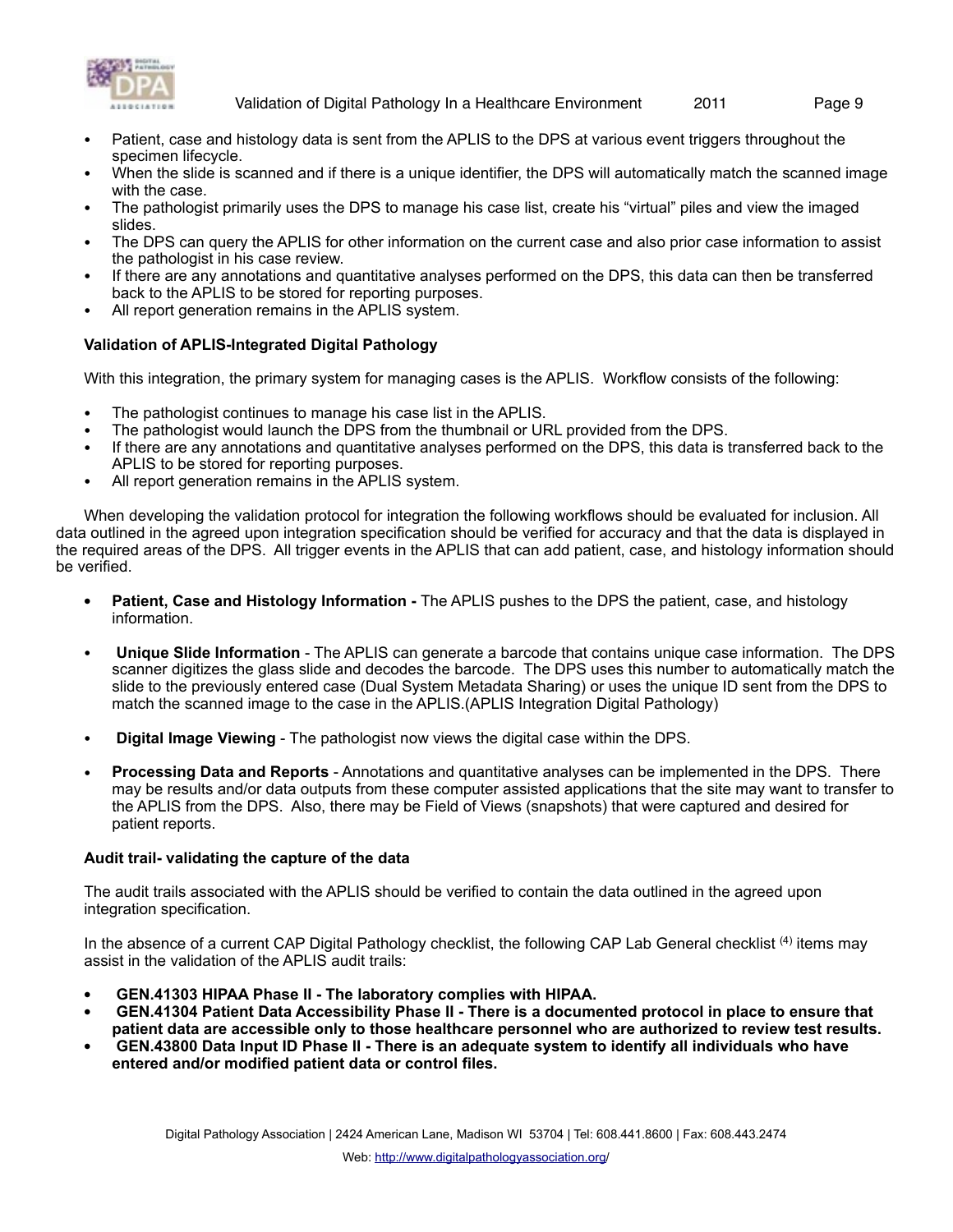

<span id="page-9-0"></span>**Backup and archival**

Glass slides must be stored, typically for around seven years, based on your state guidelines. Today, there are no archival regulations in place concerning WSI (with exception to FISH), and the archival of the WSI is at the discretion of the clinical laboratory (e.g. laboratories can delete the WSI after use). (5) Validation of servers where WSI are stored should fall within the CAP guidelines, as well as your individual institutions policies for testing of your storage and retention. The Information technology Department is a good place to start for internal IT requirements for testing. Back-up should be tested according to your institution guidelines and regularly checked for performance.

In the absence of a current CAP Digital Pathology checklist, the following CAP Lab General checklist <sup>(4)</sup> items may assist in the validation of any backup and archival solutions;

- **GEN.48750 LIS Interface Shutdown/Recovery Phase II**
- **GEN.44150 Error Message Response System Back-up Phase II**
- **GEN.44200 Unscheduled Downtime Phase II**
- **GEN.43946 Data Preservation/Destructive Event Phase II**
- **GEN.43933 Data Storage Capacity Monitoring Phase I**
- **• GEN.43088 LIS Integrity Phase II**

Image life cycle management is determined by ones institution and departmental guidelines for daily/workflow usage. How long the image is available within a system can vary depending on one's usage and need. Please refer to your IT departmental procedures as well as ones need for image retention.



## <span id="page-9-1"></span>**Validation of Specific Digital Pathology Applications**

The majority of specific information on validation in this portion of the paper is being derived from the recently released CAP draft guidelines "Validating Whole Slide Imaging Systems for Diagnostic Purpose in Pathology." (1) It is important to understand that prior to validation of an application, validation of the DPS should take place and the following should be addressed:

- Standard operating procedures and policies on WSI systems are in place
- Training, education and competency for all staff involved including histology personnel, pathologists, etc
- Routine Instrument service and maintenance procedures<br>• Procedures for data retrieval and preservation
- Procedures for data retrieval and preservation

Other factors and requirements influencing, such as CAP Checklists, similar technologies will be discussed also in an attempt to give the user additional information that may be helpful when implementing this technology in the clinical setting.

#### <span id="page-9-2"></span>**Primary Diagnosis**

There are CAP checklist requirements for telepathology. Telepathology is defined as electronic, multimedia communication between pathologists for the purpose of primary diagnoses and diagnostic consultation second opinion (6), and one of the modes for telepathology is virtual slides or whole slide images. The CAP Telepathology checklist applies to the following uses:

- **Primary diagnosis made by telepathology**
- **Frozen section diagnosis**
- **Formal second-opinion consultations**
- **Ancillary techniques in which the pathologist participates in interpretation of images**

Therefore the conclusion can be drawn that the Telepathology checklist would apply to a DPS for primary diagnosis. The Telepathology checklist does not cover validation of the WSI system but the Cytopathology checklist (7) could under the following requirement;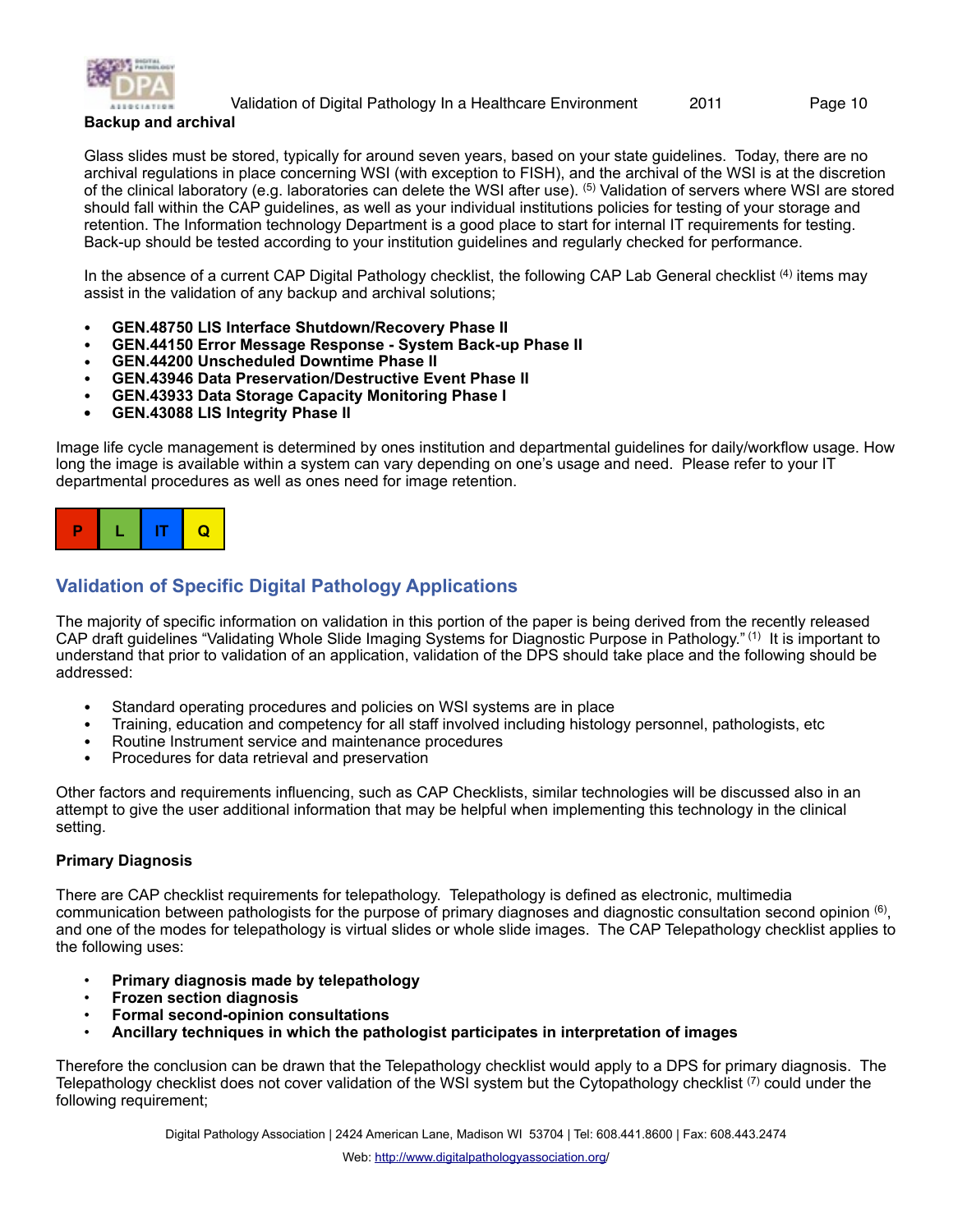

#### **• CYP.05257 Implementation/Validation Protocol**

This requirement covers the implementation and validation of new instruments in the cytology laboratory and includes automated screening instrumentation which are similar in technology to a DPS and therefore this guideline may also be applicable to a DPS.

This also brings up recently published information (8,9) on how current regulations (FDA and CLIA) cover clinical laboratories that incorporate WSI systems for use in diagnostic services. WSI systems are medical devices subject to FDA authority. Currently WSI approval is limited to HER2/neu, and ER/PR analysis via 510(k) system-level clearance(2). There are unanswered questions with respects to the FDA and premarket review of WSI systems through the 510(k) process and whether or not the FDA will choose to regulate these devices. If the FDA chooses not to regulate these devices then they would potentially fall under CLIA in the category of laboratory-developed test (LDT) and therefore subject to CLIA validation requirements for LDT's<sup>(8)</sup>.

Validation of digital image evaluation compared to glass slide evaluation (Concordance of digital and glass slide evaluation) for primary diagnosis. There are some issues to consider in the validation of WSI for routine diagnostic applications.(8)

- Separating the device from the practitioner
- Pathologist experience
- Washout and validation setting
- Types of data generated
- Measuring accuracy
- Measuring bias
- Measuring precision (intra-rater, inter-rater and inter-instrument)
- Sample size
- Generalizability of findings

Below is a summary of the recent CAP draft guidelines <sup>(1)</sup> which address most of the validation concerns listed above. It covers 13 basic statements. Please note these are draft guidelines and therefore are subject to change:

#### **Statement 1. All institutions or practices considering the implementation of WSI technology for clinical diagnostic purposes must carry out their own validation.**

#### **Statement 2. Validation for each diagnostic application is necessary. WSI should not be used for clinical purposes other than the one validated.**

This will require a separate validation study for each clinical application for which WSI is being used and therefore WSI can only be used for applications that have been validated. A list of clinical applications could be, but may not be limited to the following:

- Primary routine surgical pathology diagnosis with H&E only
- Primary routine surgical pathology diagnosis including special stains, immunohistochemical (IHC) stains, and In-situ hybridization (ISH)
- Primary routine non-gynecological diagnosis
- Frozen section diagnosis
- Formal second opinion consultations
- Specific ancillary techniques such as image analysis

#### **Statement 3. The validation study should closely emulate the real-world environment.**

The goal of any validation is to conduct the validation in a manner that mimics how WSI will be used in the specific laboratory work environment. The "test or validation environment" should be the same as the "go live environment." Careful consideration of the following parameters need to be addressed:

- Scan magnification
- Turnaround time
	- For example since time to frozen section diagnosis is important the time to scan and view the digital slide should be including in a validation study for frozen section diagnosis

Digital Pathology Association | 2424 American Lane, Madison WI 53704 | Tel: 608.441.8600 | Fax: 608.443.2474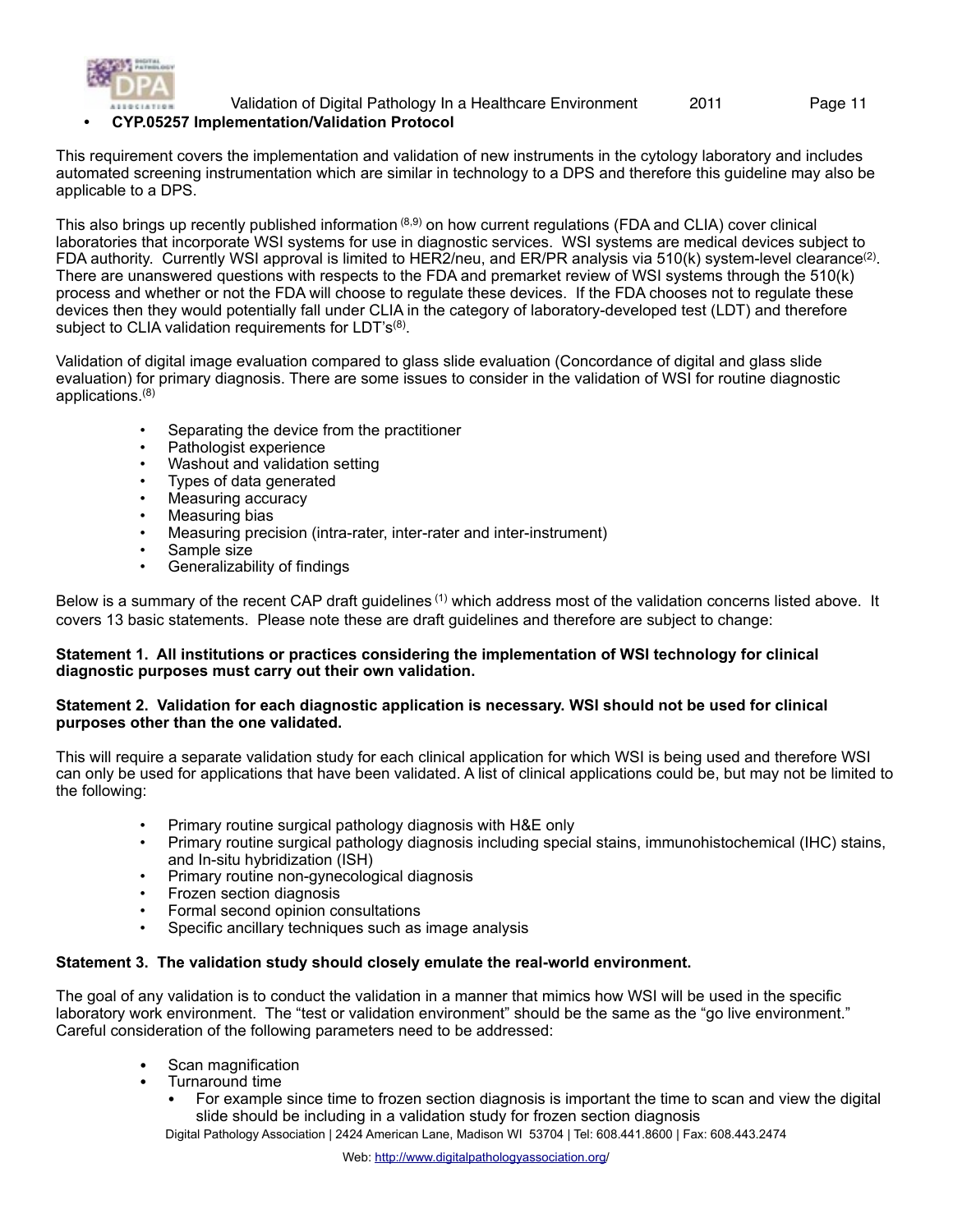

• Report turnaround times for routine, special studies, etc Validation of Digital Pathology In a Healthcare Environment 2011 Page 12

#### **Statement 4. Validation of the entire WSI system should be performed and it is not necessary to separately validate each individual component.**

A WSI system may consist of the following different components:,

- Scanner
- Hardware
- Software
- **Network**
- Data storage and archive system
- Viewing monitor

Although the CAP guideline above does not require validation of all components this decision of what to validate and what not to validate is ultimately up to the laboratory.

#### **Statement 5. A pathologist adequately trained to use the WSI system must be involved in the validation** process.

The validation of WSI systems need to include all individuals involved in the process from the pathologist to other laboratory staff such as laboratory managers, histology personnel, IT personal and operators. All need to be adequately trained prior to the validation process. Vendors can facilitate the training process.

#### **Statement 6. Validation of WSI systems should involve specific types of specimens and their preparations, but not specific tissues, diseases, microscopic changes or diagnosis.**

Each type of sample preparation should be validated separately (e.g. fixed verses frozen tissue) but validation is not required for specific tissue types, diseases or microscopic changes.

#### **Statement 7. The validation process should include a sample set of approximately 100 cases that reflect the spectrum and complexity of specimen types and diagnoses likely to be encountered during routine operation.**

This can be accomplished by selecting a consecutive series of cases; there should be lack of bias when cases are being selected.

#### **Statement 8. Digital and glass slides should be evaluated in random order to minimize order effect.**

Both the order in which the cases are presented and the order of the modalities (glass vs. digital) used should be randomized.

#### **Statement 9. A washout period (see definitions) of approximately 3 weeks should occur between viewing digital and glass slides.**

#### **Statement 10. The validation process should ensure that all the material present on a glass slide, or purposefully selected area(s) on a slide to be scanned, are included in the digital image.**

All relevant material on a glass slide that is needed to make a diagnosis is present in the digital image.

#### **Statement 11. Measureable outcomes should establish diagnostic concordance between digital and glass slide for the same observer.**

The purpose of the validation process is to measure the differences (outcome) between making a diagnosis with digital slides compared to glass slides and not to determine diagnostic accuracy.

#### **Statement 12. Approval of WSI systems should be limited to the conditions under which validation occurred. Revalidation is requires whenever a significant change is made to any component of the WSI system.**

If there are significant hardware or software changes then the DPS would need to be revalidated. There is no definition for what is considered a "significant" change. Significant changes may or may not include software patches, new software Digital Pathology Association | 2424 American Lane, Madison WI 53704 | Tel: 608.441.8600 | Fax: 608.443.2474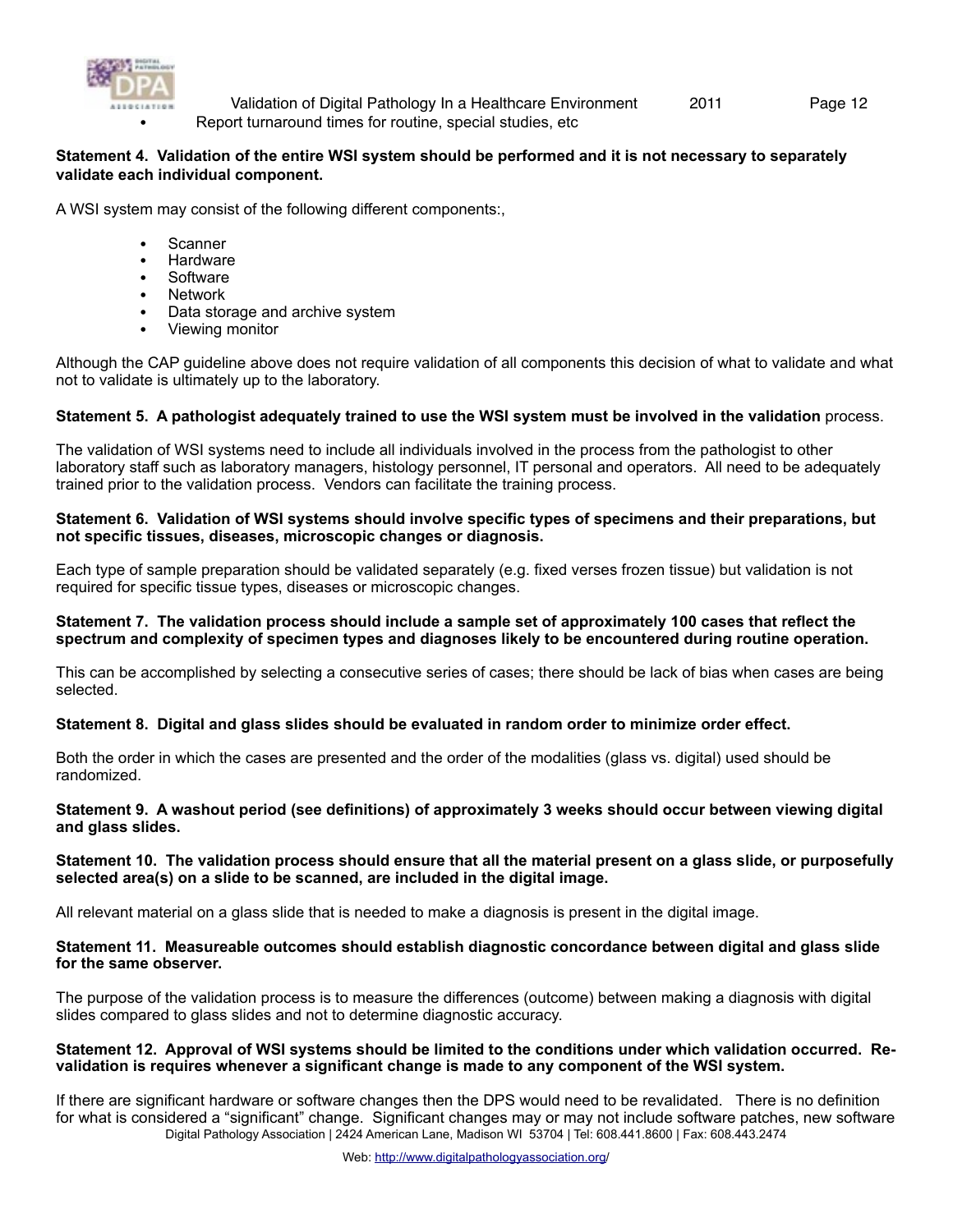

or firmware versions, hardware upgrades or maintenance preformed on the DPS. Ultimately, the decision will be up to the laboratory to determine when they should revalidate, however if the change could potentially affect the interpretation of digital slides, the validation process should be repeated with the new changes incorporated.

#### **Statement 13. Documentation should be maintained recording the methods, measurements and final approval of validation for the WSI system to be used in the clinical laboratory.**

In addition to the CAP draft statements there are some additional preferences for validation. $(2)$ 

- Measure intra-observer bias and precision
- Use general pathologist with defined device experience
- Require high quality display
- Enriched case sample stack with difficult cases
- Washout period > 2 weeks
- Analyze each parameter separately (e.g., tumor type, tumor grade)
- 80% power to detect 10% difference in bias or precision
- Generalize all surgical pathology except hematology and cytology

#### <span id="page-12-0"></span>**Image Analysis**

Digital image analysis is defined by CAP as the computer-assisted detection or quantification of specific features in an image following enhancement and processing of the image, including DNA analysis, morphometric analysis and Fluorescent In-situ Hybridization (FISH). In the clinical setting image analysis has been used for very specific applications such as ER/PR and HER2 testing. Analysis for these particular prognostic markers have undergone much scrutiny resulting in published recommendations through the American Society of Clinical Oncology (ASCO) and CAP and the new CAP checklist guidelines governing this type of testing.

It is not the purpose of this paper to discuss the validation and/or verification process of the staining methods associated with a particular type of analysis. It will be assumed that the user applies all current ASCO/CAP recommendations $(2,3)$  and current CAP checklist guidelines to all methods used in creating the stained slide(s) and has performed the appropriate verification and/or validation required. This is covered in the following CAP Anatomic Pathology checklist (10) under Digital Image Analysis;

- **• ANP.23004 Pre-analytic Documentation**
- **• ANP.23006 Test System Validation**

In the CAP Anatomic Pathology Checklist<sup>(10)</sup> under Digital Image Analysis also address, calibration, quality control and specimen analysis. Ongoing calibration is required and the following guidelines are associated with that;

- **• ANP.23009 Calibration**
- **• ANP.23014 Calibration Materials Labeling**
- **• ANP.23016 Calibration Materials**

The extent of verification and/or validation required for a particular image analysis system or protocol is dependent upon whether the particular algorithm has been 510(k) cleared by the FDA for that DPS vendor, the stain on which the clearance was issued, and if the algorithm remains unmodified. Some recommendations on validation are as follows:<sup>(4)</sup>

- 1. If the laboratory has an assay (previously verified/validated) already in clinical service (used on  $\geq$ 200 cases) they can use the results of those previous analyzed cases in their validation study when there is a major change to the test system. (e.g. changing analysis methods from manual to automated ).
	- (A) Sample size should consist of >40 positive cases and >40 negative cases
	- (B) Agreement must be >90% for positive result and >95% for negative results
- 2. For commercial "closed" systems, the vendor provided validation information must be verified by the laboratory.<sup>(3)</sup> For initial test verification of an unmodified FDA-cleared, FDA-approved assay the following would apply;
	- (A) Sample size should consist of >20 positive cases and >20 negative cases
	- (B) Agreement must be >90% for positive result and >95% for negative results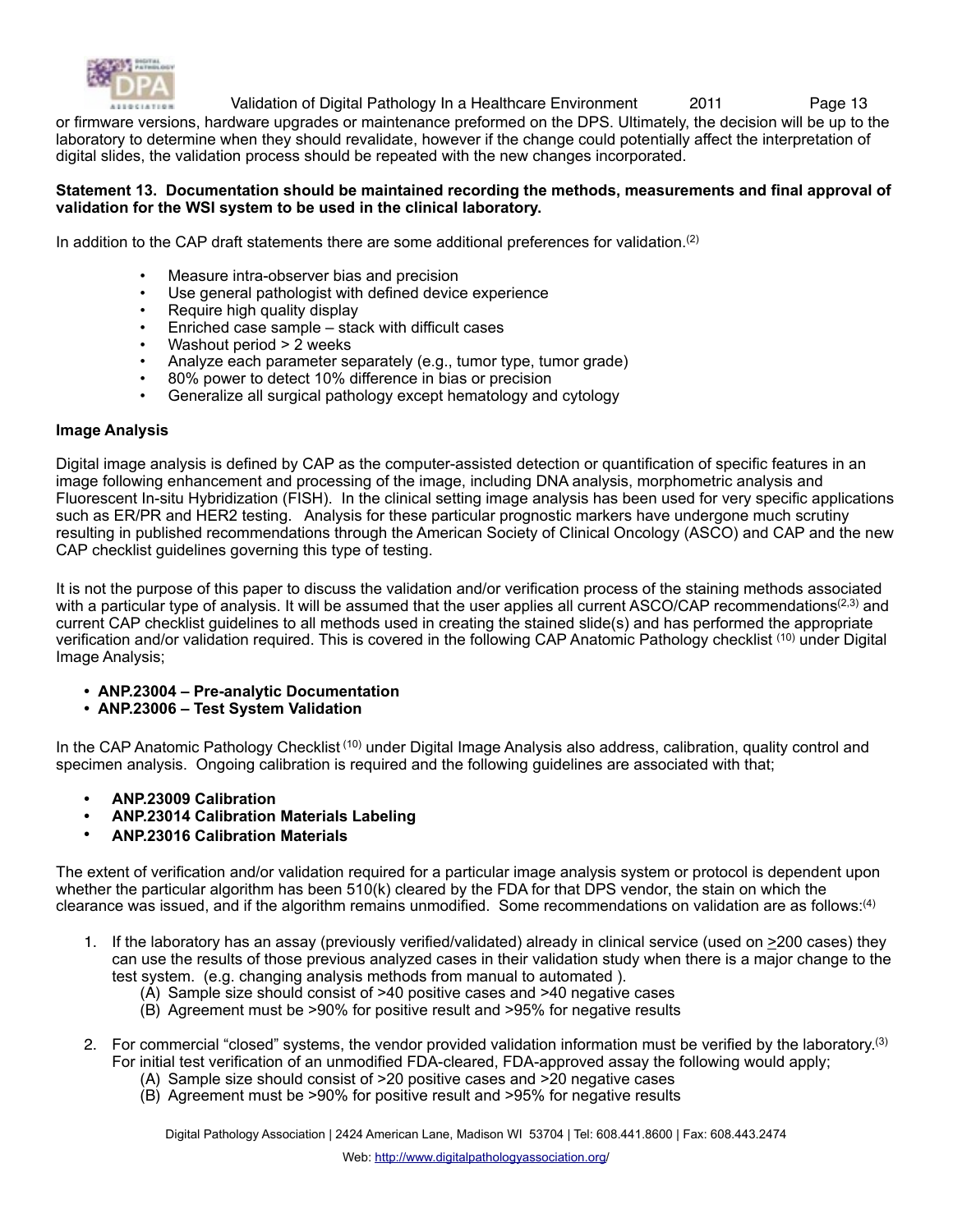



## <span id="page-13-0"></span>**Regulation and Governing Agencies**

#### <span id="page-13-1"></span>**Governing Agencies**

The Anatomic Pathology laboratory is accredited by regulatory and governing agencies that have set forth standards for quality management systems. Even though the new technology of Digital Pathology is just being introduced into the clinical process, the laboratory should continue to follow their existing quality management protocols with this new technology.

The laboratory should create their intended use statement for the Digital Pathology Systems. Based on the current quality management system, an evaluation should occur to determine which regulations apply to the DPS. The Standard Operating Procedures should be updated with these references.

#### **Food & Drug Administration (FDA)**

The FDA currently regulates the manufacturers of the medical device and not the laboratory that is using the medical device in their facility.

It is not uncommon for a laboratory to ask the DPS vendor to explain their quality management process and the standards their quality program references. Examples of these may be the following:

- **21 CFR 820 Title 21 Code of Federal Regulations Part 820 (Quality System Regulation)** Provides framework of basic requirements for manufacturers. [http://www.fda.gov/MedicalDevices/ResourcesforYou/](http://www.fda.gov/MedicalDevices/ResourcesforYou/Industry/ucm126252.htm) [Industry/ucm126252.htm](http://www.fda.gov/MedicalDevices/ResourcesforYou/Industry/ucm126252.htm)
- **21 CFR Part 11 Title 21 Code of Federal Regulations Part 11 (Electronic Records/Electronic Signatures)** - This regulation sets forth the criteria under which the agency considers electronic records, electronic signatures, and handwritten signatures executed to electronic records to be trustworthy, reliable, and generally equivalent to paper records and handwritten signatures executed on paper. [http://](http://www.accessdata.fda.gov/scripts/cdrh/cfdocs/cfcfr/CFRSearch.cfm) [www.accessdata.fda.gov/scripts/cdrh/cfdocs/cfcfr/CFRSearch.cfm](http://www.accessdata.fda.gov/scripts/cdrh/cfdocs/cfcfr/CFRSearch.cfm)
- **General Principles of Software Validation; Final Guidance for Industry and FDA Staff.** This guidance outlines general validation principles that the Food and Drug Administration (FDA) considers to be applicable to the validation of medical device software or the validation of software used to design, develop, or manufacture medical devices [http://www.fda.gov/MedicalDevices/DeviceRegulationandGuidance/](http://www.fda.gov/MedicalDevices/DeviceRegulationandGuidance/GuidanceDocuments/ucm085281.htm) [GuidanceDocuments/ucm085281.htm](http://www.fda.gov/MedicalDevices/DeviceRegulationandGuidance/GuidanceDocuments/ucm085281.htm)
- **Draft Guidance for Industry and Food and Drug Administration Staff.** This guidance is intended to assist (1) sponsors who are planning to develop a therapeutic product that *depends on* the use of an in vitro companion diagnostic device (or test) for its safe and effective use and (2) sponsors planning to develop an in vitro companion diagnostic device that is intended to be used with a corresponding therapeutic product. [http://](http://www.fda.gov/MedicalDevices/DeviceRegulationandGuidance/GuidanceDocuments/ucm262292.htm) [www.fda.gov/MedicalDevices/DeviceRegulationandGuidance/GuidanceDocuments/ucm262292.htm](http://www.fda.gov/MedicalDevices/DeviceRegulationandGuidance/GuidanceDocuments/ucm262292.htm)

#### **College of American Pathology (CAP)**

If the laboratory is currently regulated by CAP then the laboratory should incorporate the intended use of the Digital Pathology System into their current process and procedures.

The current checklists that you need to review are the following.

- Cytopathology Checklist<sup>(7)</sup>
- Laboratory General Checklist<sup>(4)</sup>
- Anatomic Pathology Checklist<sup>(10)</sup>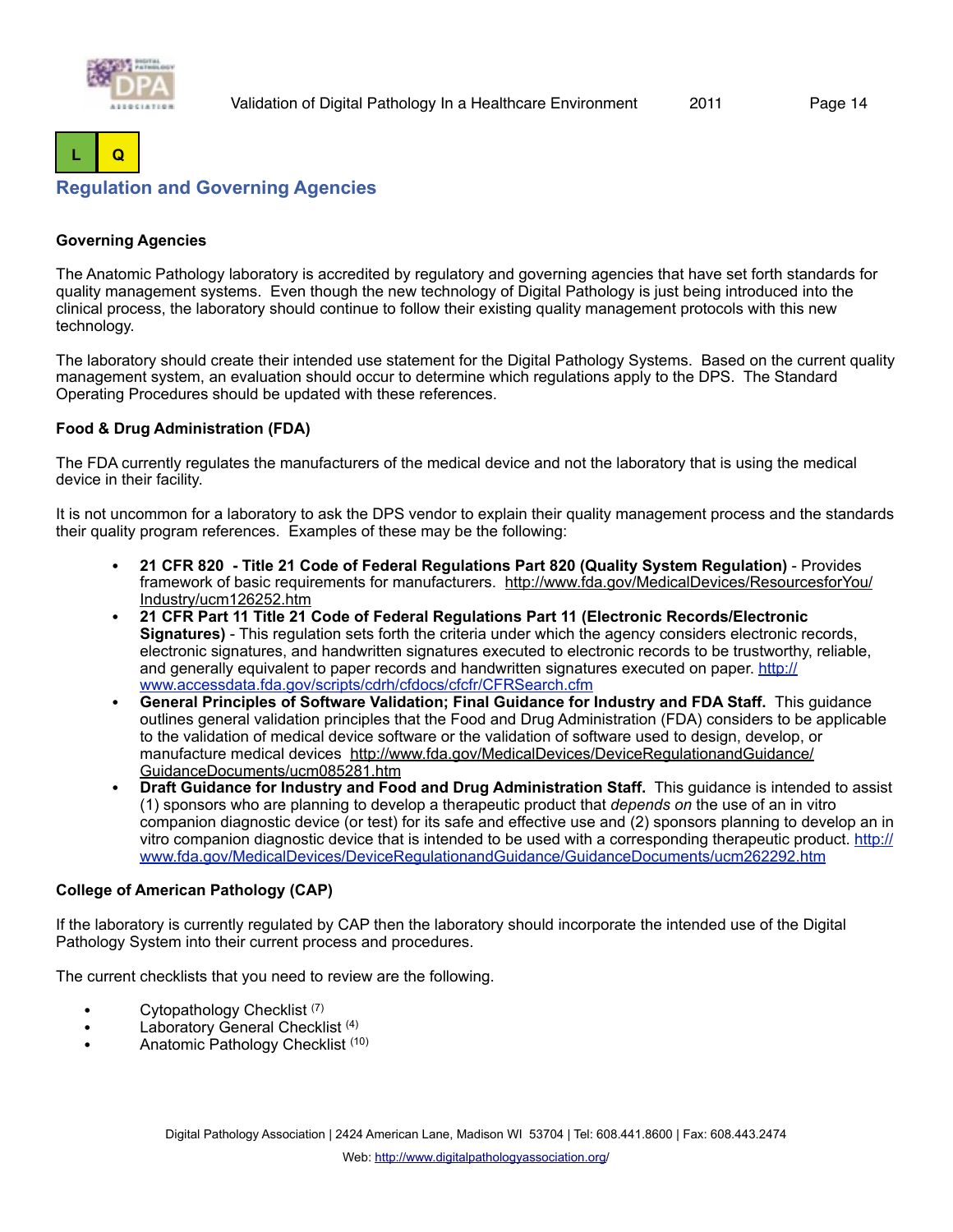

#### **The Joint Commission**

If the institution is already being inspected by The Joint Commission, the DPS process should be added to the tracer methodology currently defined for your laboratory. The tracer methodology follows the patient documentation from the doctor's order into the lab and back out to the patient reports, including pre-analytic, analytic and post-analytic process with in the lab. The DPS is part of the analytical process and should be added to the tracer methodology. Review Tracer [Methodology 101](http://www.jointcommission.org/assets/1/18/the%20Laboratory%20Tracer-September%202010-The%20Source.pdf) when evaluating how the DPS will fit in your lab tracer.

The Joint Commission Accreditation Program covers all CLIA specialties and is deemed by CMS.

#### **Health & Human Services**

If your laboratory is currently following HIPAA (The Health Insurance Portability and Accountability Act) then the laboratory should incorporate the intended use of the Digital Pathology System into these processes and procedures.

#### <span id="page-14-0"></span>**State Law**

Refer to your state regulations through the state department of health and human services for validation guidelines around Laboratory Developed Tests.

#### **Center for Medicare and Medicaid Services**

There a no specific CLIA regulations for Digital Pathology. Current CLIA certified laboratories, who have already implemented CLIA Histopathology requirements in to the laboratory process should review the following sections to incorporate the intended use of the DPS into CLIA requirements. (5)

- **Section 493.1105: Retention Requirements**
- **Section 493.1251: Procedure Manual**
- **Section 493.1252: Test Systems, Equipment, Instruments, Reagents, Materials and Supplies**
- **Section 493.1253: Establishment and Verification of Performance Specifications**
- **Section 493.1254: Maintenance and Function Checks**
- **Section493.1255: Calibration and Calibration Verification Procedures**
- **Section 493.1256: Control Procedures**
- **Section 493.1291: Test Report**

#### <span id="page-14-1"></span>**Regulatory Agencies outside of the United States**

For those laboratories outside of the United States, contact the regulatory agencies to determine if there are other checklists that need to be implemented. Check with the vendor to determine if they have received any other clearances, standards or regulations relating to those specific markets.

Examples are:

- CE Mark European Market
- Canadian Provincial Regulations
- Licensing by Health Canada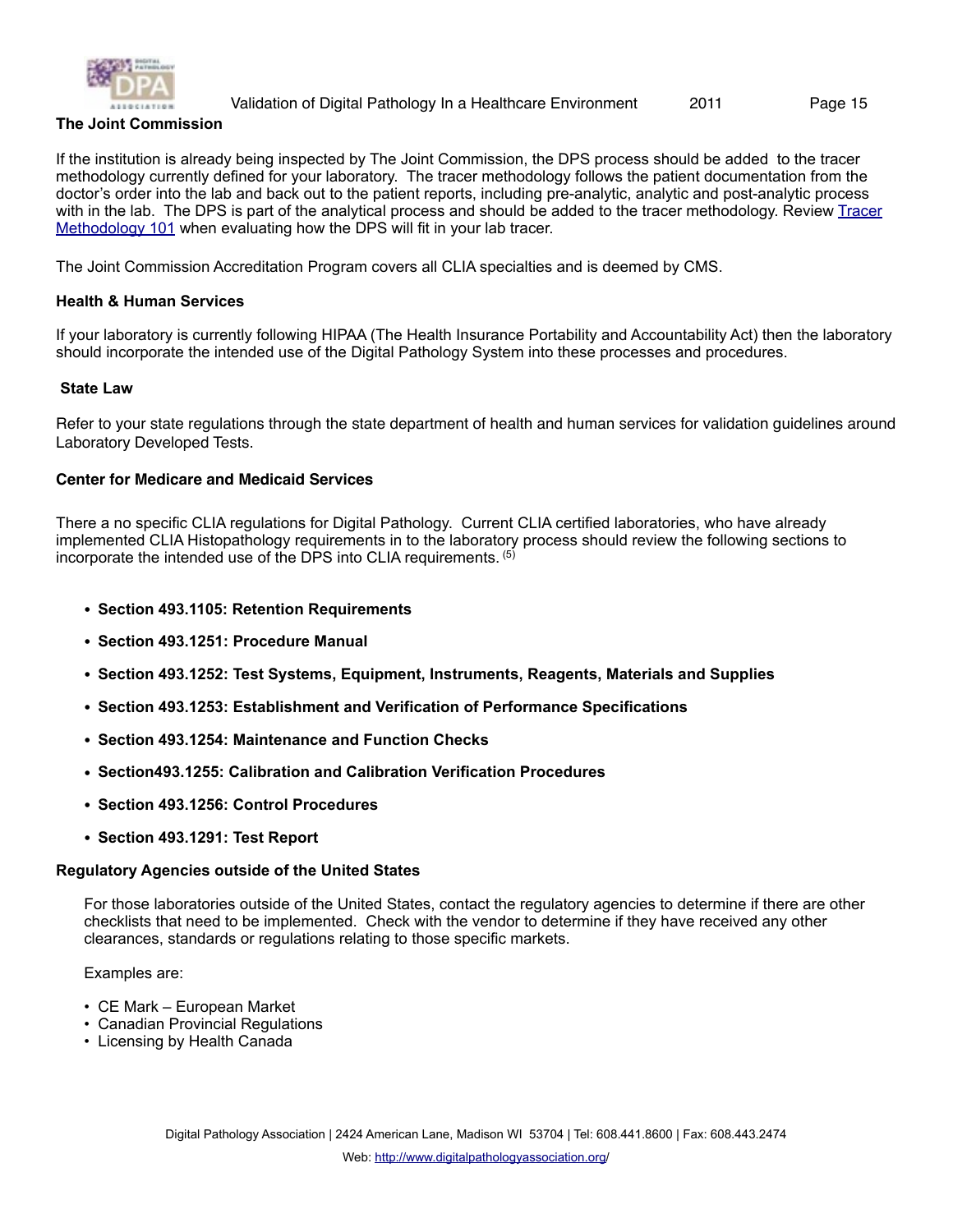

## <span id="page-15-0"></span>**A Vendors Role & Responsibilities in Your Validation**

#### <span id="page-15-1"></span>**A Vendors Role**

In this section we assume the term "vendor" also refers to a distributor, or manufacturer of a DPS. The vendor should disclose to the lab what they can and cannot do to support the validation of the DPS for clinical use. Due to the FDA's regulation of the vendor, the DPS vendor may only be able to support the validation of the DPS based on the specifications and performance requirements set forth in their marketing literature or user guides, or in some cases for applications in which they have received FDA clearance such as HER2, ER/PR image analysis. A current list of all clearances is in the appendix. Also, the FDA website has a database of all 510(k) clearances. Search vendors for their clearances and intended use at <http://www.accessdata.fda.gov/scripts/cdrh/cfdocs/cfPMN/pmn.cfm>. Other clinical intended uses (i.e. primary diagnosis) will likely have to be validated by the laboratory on their own since the vendor cannot support non-FDA cleared intended use of a DPS at this time.

At the time of installation, the vendor should have a process to install and implement the system. Typically, the installation is performed in phases and with each phase there is a checklist that certain milestones and criteria has been met. After the vendor has completed their implementation (which includes installation of the hardware and software, training, and integration (if applicable), the site will sign-off and accept the DPS.

#### <span id="page-15-2"></span>**A Vendors Responsibility**

Vendors have a responsibility to manufacture robust, reliable digital pathology hardware and software solutions and to provide adequate support and training to customers of the DPS.

DPS users should feel welcome to ask vendors about their regulated manufacturing process and to understand what standards of quality and care are put into the manufacturing of a DPS. Vendors manufacture their solutions under standards from the International Standards Organization (ISO). Here are a few examples:

- **ISO 13485 Medical Devices Quality Management Systems Requirements for Regulatory Purposes.** This International Standard specifies requirements for a quality management system where an organization needs to demonstrate its ability to provide medical devices and related services that consistently meet customer requirements and regulatory requirements applicable to medical devices and related services.
- **ISO 14971 Application of risk management to medical devices.** This International Standard specifies a process for a manufacturer to identify the hazards associated with medical devices, including in vitro diagnostic (IVD) medical devices, to estimate and evaluate the associated risks, to control these risks, and to monitor the effectiveness of the controls.

Manufacturers and distributors are regulated by FDA's Quality System regulations for medical product distributions in the U.S. Although the process in which a vendor manufacturers their DPS is not part of the validation process, it can give insight into the reliability and consistency of a DPS system. Additional information on the regulated manufacturing process can be found under the Regulatory and Governing Agencies section.

Vendors are also responsible for providing all current, updated manuals, or user guides that apply to the purchased DPS. DPS users should review and become familiar with all documentation that is supplied with the DPS. Use this documentation as a reference when creating and executing your validation plan. During installation of the DPS, the vendor should work together with the site to ensure that all specifications and requirements identified throughout the purchase process are met. If a problem exists, a vendor has a responsibility to resolve problems in a timely fashion. During the purchase process, the site should have an agreed upon response time that has been negotiated with the vendor to resolve issues that are preventing the site from preforming to the agreed upon specifications and requirements.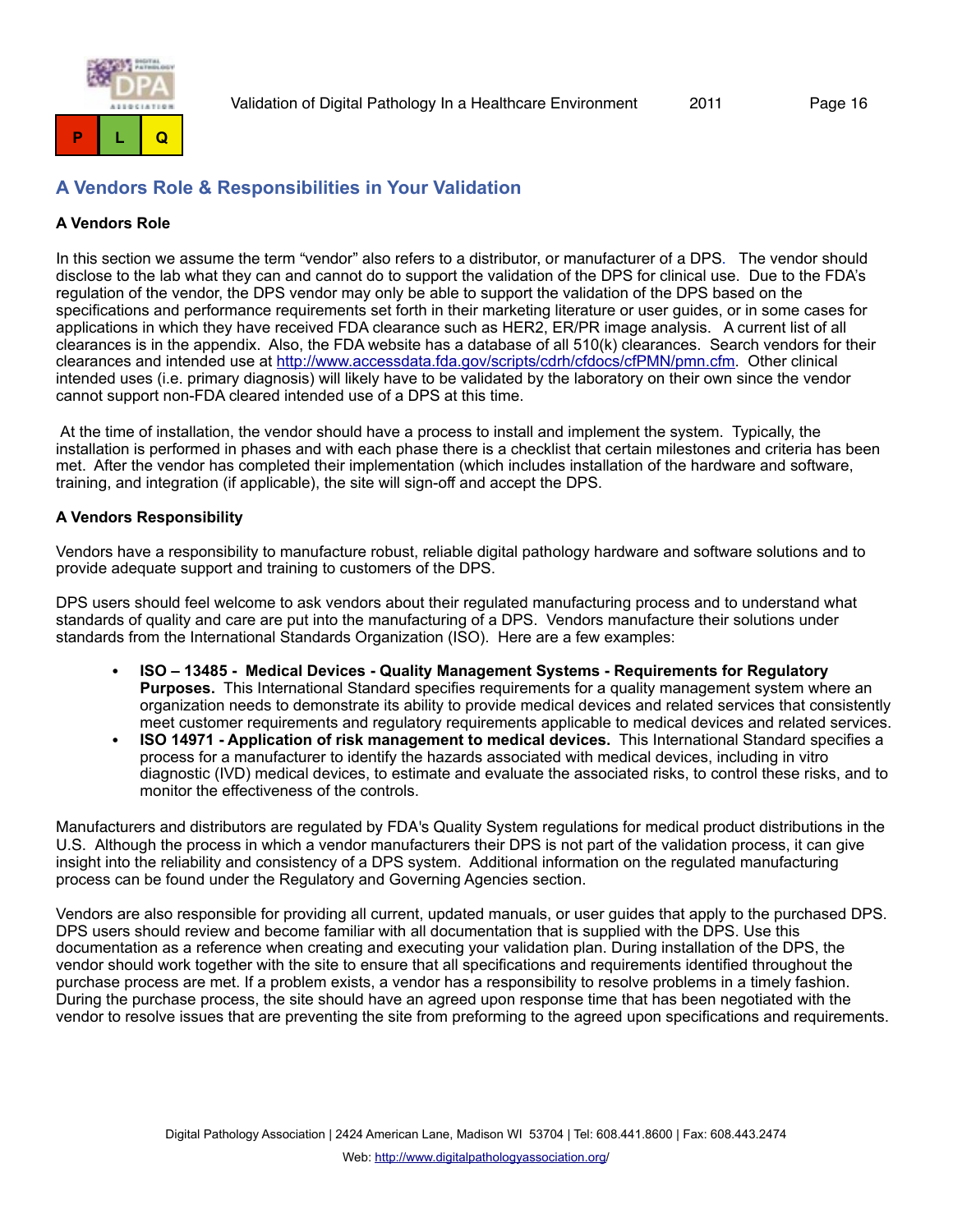



## <span id="page-16-0"></span>**QA & QC Considerations for after Validation**

The laboratory accreditation programs mandate that all laboratories have a quality assurance (QA) program. Laboratory QA programs typically have five components; three addressing the test cycle (pre-analytic, analytic, and post analytic) and two addressing global measures of turn around time and customer satisfaction. Quality assurance (QA) monitor data should provide a picture of the level of performance, and ensure the requirements are being continuously met always, every day.

The basic QA factor for a DPS is that the system performs specific functions in the manner the DPS manufacturer intended it to do. The laboratory should pay close attention to how the DPS matches their own intended use, and document all undesirable results including workflow mismatches, image quality concerns, security and audit trail deficiencies. Depending on the volume, frequency, and severity of undesirable results during QA testing, the laboratory must document and make a recommendation on the reliability of the DPS and whether to accept the DPS system. When the DPS is accepted, if there are still some objectionable results, the laboratory should document their mitigation steps or the inability to use the product as specified for an intended use. To achieve a high level of QA, the DPS must not contain a high number of defects in implementation as well as being void of any errors. The DPS must be validated, contain adequate verification, and have audit steps built into the process as defined by the vendor. This information will be incorporated into the customer's current or future Standard Operating Procedures.

In the absence of a current CAP Digital Pathology checklist, the following CAP Lab General checklist<sup>(4)</sup> items may assist in the need to assess QA/QC with a Digital Pathology system;

- **GEN.13806 Documented QM Plan Phase II**
- **GEN.20262 QM Trends/Corrective Action Phase I**
- **• GEN.20316 QM Indicators of Quality Phase II**
- **GEN.20348 Pre-Analytic QM Phase II**
- **GEN.43800 Data Input ID Phase II**
- **GEN.52285 Telepathology QM Phase I**
- **GEN.43920 Multiple Analyzer ID Phase I**
- **GEN.43044 Software Modification Tracking Phase II**

Initial quality assurance checks for reliability of a DPS are established by review of the WSI. Once a WSI is generated by a DPS, the WSI are then transferred to a viewer which can either be a stand alone or connected to a dedicated DPS data management solution, or an APLIS which is another point of engagement for the user. Either way the initial scan must be reviewed for concordance or defective components before release to the active clinical environment. The laboratory must determine the responsibilities and reporting relationships within a QA/QC environment.

 Examples of verification or audits are to monitor image issues, monitor issues dealing with mechanical artifact, and to monitor output file identification if shared with LIS. Examples of verification audits for scanning software are; Tissue and cellular structure, color intensity, image resolution, personnel performing audit, image noise, and area of interest algorithm for accuracy.



## <span id="page-16-1"></span>**Conclusion**

Digital pathology is an evolving technology that is very new to the clinical healthcare environment but can have a positive impact on pathology and patient care. To insure a positive impact, a well thought out validation must be conducted. Validation is a complex task, and with any new technology there is a learning curve. As with any validation project, there must be support and commitment from department and laboratory leadership and staff to be successful. Once a baseline validation has been accomplished, the data and validation plan should be documented and available for review. Moving forward the DPS validation plan will need to be monitored and periodically reviewed for changes.

Digital Pathology Association | 2424 American Lane, Madison WI 53704 | Tel: 608.441.8600 | Fax: 608.443.2474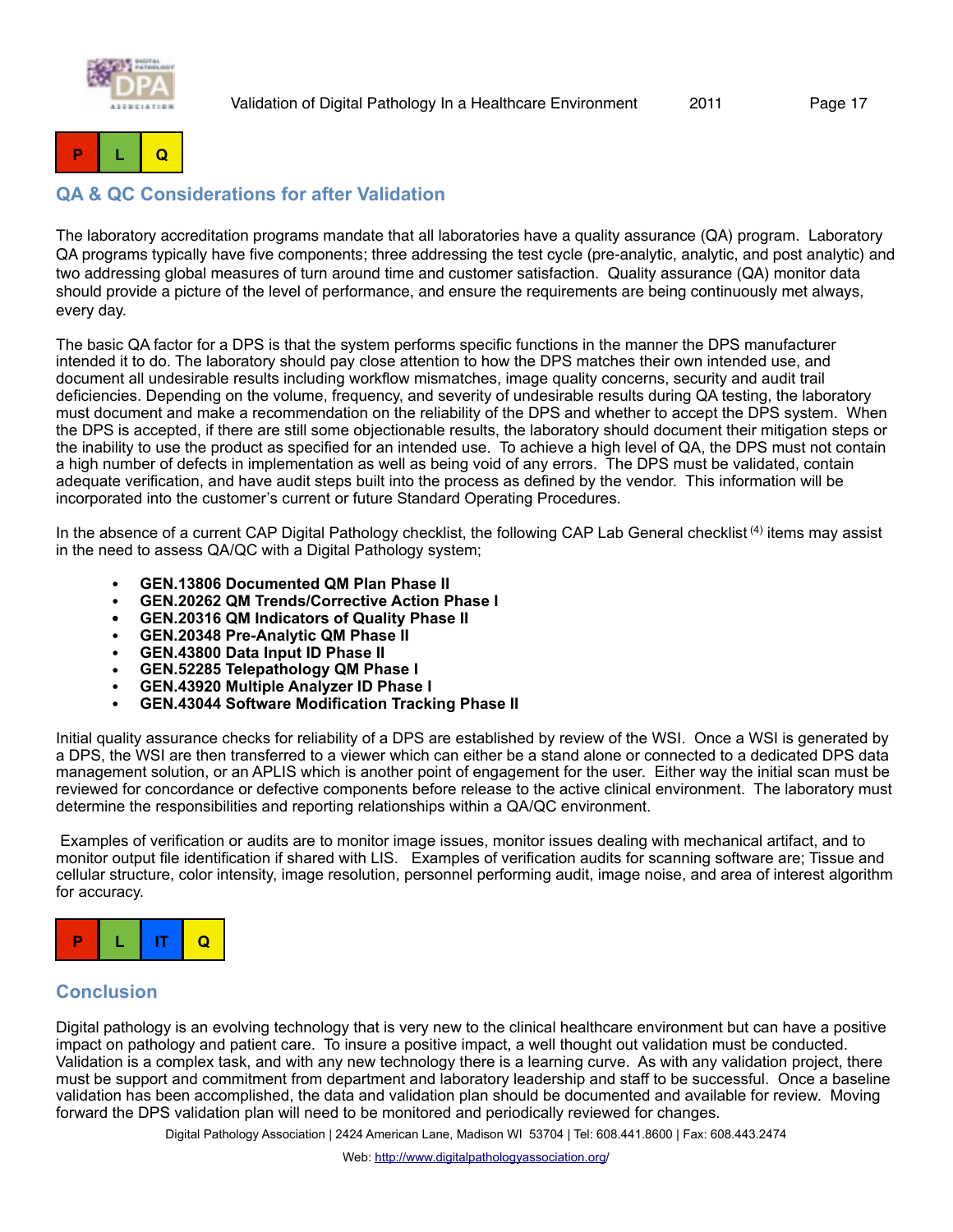

## <span id="page-17-0"></span>**Definitions**

| <b>TERM</b>                                  | <b>DEFINITION</b>                                                                                                                                                                                                                                                                                                  |  |  |
|----------------------------------------------|--------------------------------------------------------------------------------------------------------------------------------------------------------------------------------------------------------------------------------------------------------------------------------------------------------------------|--|--|
| Digital Image Analysis                       | Defined by the College of American Pathologists as computer-assisted<br>detection or quantification of specific features in an image following<br>enhancement and processing of the image, including DNA analysis,<br>morphometric analysis and FISH.                                                              |  |  |
| Digital Pathology                            | Defined by the Digital Pathology Association (DPA) as a dynamic, image-<br>based environment that enables the acquisition, management and<br>interpretation of pathology information generated from a digitized glass slide.                                                                                       |  |  |
| Digital Pathology System (DPS)               | An image-based computer system that enables the acquisition, management<br>and interpretation of pathology information generated from a digitized glass<br>slide.                                                                                                                                                  |  |  |
| <b>FDA Approved</b>                          | When FDA review is needed prior to marketing a medical device the FDA will<br>"approve" the device after reviewing a premarket approval (PMA) application<br>that has been submitted to FDA.                                                                                                                       |  |  |
| <b>FDA Cleared</b>                           | When FDA review is needed prior to marketing a medical device the FDA will<br>'clear" the device after reviewing a premarket notification, otherwise known<br>as a 510(k) (named for a section in the Food, Drug, and Cosmetic Act), that<br>has been filed with FDA.                                              |  |  |
| Intended Use                                 | The method or manner in which a product is used on a daily basis within the<br>laboratory.                                                                                                                                                                                                                         |  |  |
| Laboratory Developed Test (LDT)              | A test developed within a clinical laboratory that has both of the following<br>characteristics: is performed by the clinical laboratory in which the test was<br>developed and is neither FDA cleared nor FDA approved.                                                                                           |  |  |
| Quality Assurance                            | Quality Assurance, defined by the US Department of Defense directive<br>1972, is a planned and systematic pattern of all actions necessary to<br>provide adequate confidence that material, data, supplies, and services<br>conform to established technical requirements and achieve satisfactory<br>performance. |  |  |
| <b>Quality Control</b>                       | Is the ability to detect, reduce, and correct deficiencies in a laboratory's<br>internal analytical process prior to the release of patient results and<br>improve the quality of the results reported by the laboratory.                                                                                          |  |  |
| Quality Management Plan                      | A document that defines the specific steps that a laboratory will take to<br>ensure that quality is being maintained.                                                                                                                                                                                              |  |  |
| <b>Standard Operating Procedure</b><br>(SOP) | A written document or instruction detailing all steps and activities of a<br>process or procedure within the laboratory.                                                                                                                                                                                           |  |  |
| Telepathology                                | Electronic, multimedia communication between pathologists for the purpose<br>of primary diagnoses and diagnostic consultation second opinion.                                                                                                                                                                      |  |  |
| Validation                                   | An ongoing process to establish documented evidence that provides a high<br>degree of assurance, that a process or system will consistently perform<br>according to predetermined specifications and quality attributes.                                                                                           |  |  |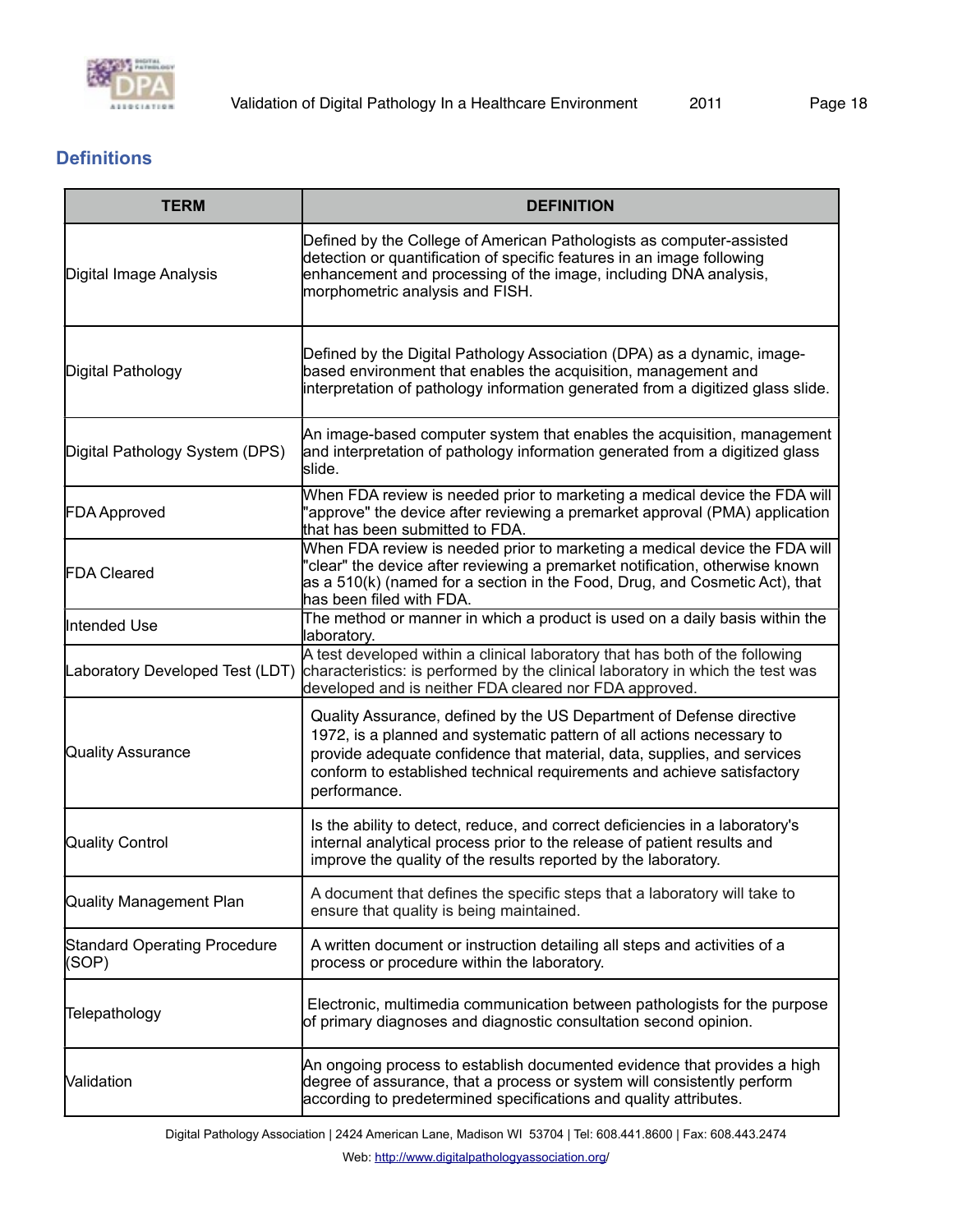

|                           | Validation of Digital Pathology In a Healthcare Environment<br>2011                                                                                                                                                                                                                                         | Page 19 |
|---------------------------|-------------------------------------------------------------------------------------------------------------------------------------------------------------------------------------------------------------------------------------------------------------------------------------------------------------|---------|
| <b>TERM</b>               | <b>DEFINITION</b>                                                                                                                                                                                                                                                                                           |         |
| <b>Washout Period</b>     | The time interval between viewing the same case and/or slide using a<br>different (glass or digital) modality                                                                                                                                                                                               |         |
| Whole Slide Image (WSI)   | A digitized histopathology glass slide that has been created on a slide<br>scanner. The digitized glass slide represents a high-resolution replica of the<br>original glass that can then be manipulated through software to mimic<br>microscope review and diagnosis. Also referred to as a virtual slide. |         |
| Whole Slide Imaging       | The acquisition process of creating a virtual slide or whole slide image (WSI)<br>lon a slide scanner.                                                                                                                                                                                                      |         |
| Whole Slide Scanner (WSS) | The hardware and associated software required to generate a whole slide<br>limage.                                                                                                                                                                                                                          |         |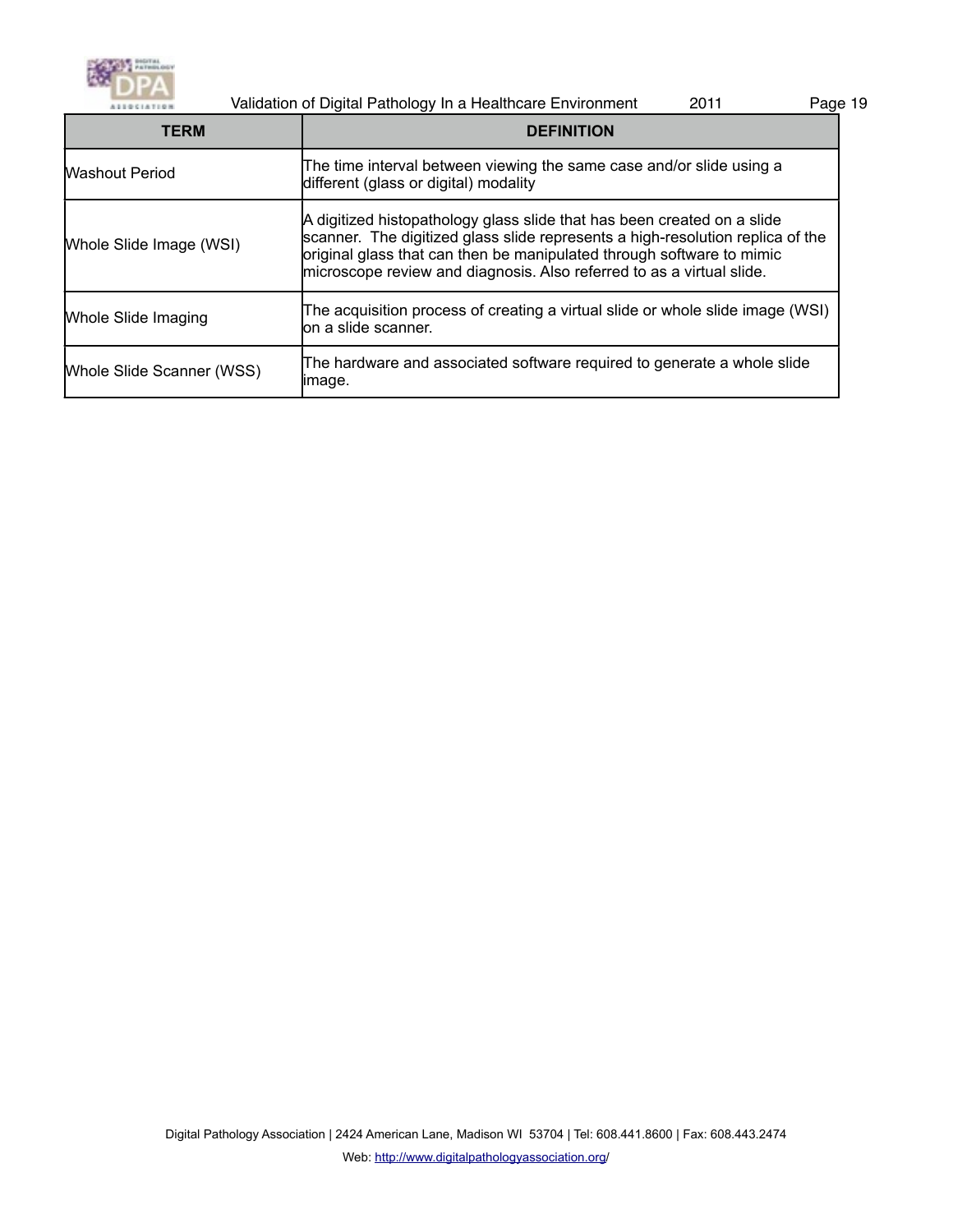

## <span id="page-19-1"></span><span id="page-19-0"></span>**Validation Project Summary Example**

## **Project Title:**

**Business Case:** The business case should provide a summary of the validation process, and describe why validation is important, and why validation of the DPS should be a priority in your laboratory.

*Example: Validation of our digital pathology system is required for CAP and CLIA accreditation of our laboratory, to obtain reimbursement on tests, and to maintain our high standards for quality patient care.* 

**Opportunity Statement:** The opportunity statement should describe what problems will arise if validation of the DPS is not addressed. It will reinforce the business case but be more specific. The opportunity statement should answer what the problems are, how big the problem is, and what the impact of the problems will be on the laboratory or the DPS.

*Example: If validation of our digital pathology system is not preformed our laboratory will loose money by not being able to preform #\_\_\_ number of tests and could loose revenue of \$\_\_\_\_\_\_; we will not be able to provide same day turnaround on our #\_\_\_\_consultations per year, and we will loose are ability to be successful with digital pathology and obtain the benefits we purchased the system for.* 

**Goal Statement:** The goal statement will compliment the opportunity statement by describing what will be accomplished, give a measurable target for desired results, and state a projected completion date to reach the goal.

*Example: We will validate our digital pathology system based on our intended use, using the CAP Checklists and Guidelines, by June 30.*

**Project Scope:** Scope will define the boundaries of what will be and will not be achieved by this validation, identify constraints, and list any assumptions.

*Example: Validation of the digital pathology system will be based on our intended use. Our intended use is to enable pathologists to preform quantitative IHC (CPT 88361) analysis and obtain reimbursement for these tests; to scan all slides being sent out for consultation and to preform same day consultation reviews with specialized pathologists through review of the WSI. All of this must be achieved while maintaining our laboratory accreditation with CAP & CLIA. Validation will not include any applications regarding education, resident training, archival of slides, or slides scanned for use in pathology conferences, or other use cases that do not affect patient care.* 

| <b>Preliminary Plan</b> | <b>Actual Date</b> | <b>Target Date</b> | Notes: Capture lessons learned |
|-------------------------|--------------------|--------------------|--------------------------------|
| Start Date:             |                    |                    |                                |
| Milestone 1:            |                    |                    |                                |
| Milestone 2:            |                    |                    |                                |
| Milestone 3:            |                    |                    |                                |
| Milestone 4:            |                    |                    |                                |
| Milestone 5:            |                    |                    |                                |
| <b>Completion Date:</b> |                    |                    |                                |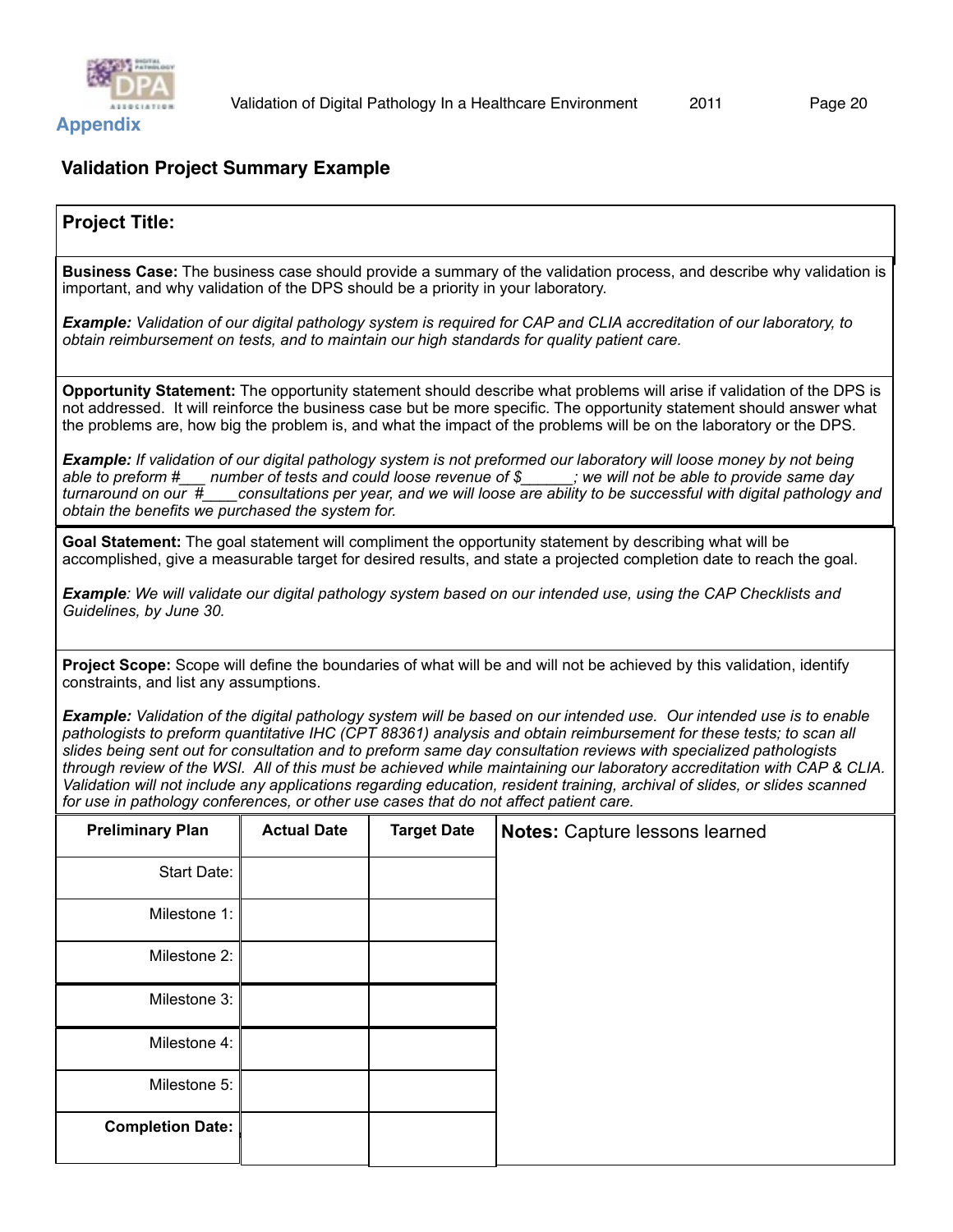

# <span id="page-20-0"></span>**FDA 510(k) Approvals for Digital Pathology** (5)

| Company                                              | <b>Date</b> | 510(k) Number | <b>Tissue, Stain</b>        | Reagent | <b>Application</b>                |
|------------------------------------------------------|-------------|---------------|-----------------------------|---------|-----------------------------------|
| Aperio                                               | 8/2009      | K080564       | Breast-HER2,<br>neu         | Dako    | Tunable Image<br>Analysis         |
| Aperio                                               | 10/2008     | K080254       | Breast, PR                  | Dako    | Manual read on a<br>monitor       |
| Aperio                                               | 08/2008     | K073667       | Breast- ER/PR               | Dako    | Image Analysis                    |
| Aperio                                               | 12/2007     | K071671       | Breast, HER2/<br>neu        | Dako    | Manual read on a<br>monitor       |
| Aperio                                               | 10/2007     | K071128       | Breast-HER2/<br>neu         | Dako    | Image Analysis                    |
| Applied Imaging<br>(purchased by<br>Danaher/Leica)   | 03/2004     | K012138       | Breast- ER/PR               | Dako    | Image Analysis                    |
| Applied Imaging<br>(purchased by<br>Danaher/Leica)   | 01/2004     | K031715       | Breast-HER2/<br>neu         | Dako    | Image Analysis                    |
| Bioimagene<br>(purchased by<br>Roche/Ventana)        | 10/2010     | K092333       | Breast-P53/<br><b>Ki-67</b> | Dako    | Image Analysis                    |
| Bioimagene<br>(purchased by<br>Roche/Ventana)        | 02/2009     | K080910       | Breast-HER2/<br>neu         | Dako    | Image Analysis                    |
| Bioimagene<br>(purchased by<br>Roche/Ventana)        | 02/2007     | K062756       | Breast-HER2/<br>neu         | Dako    | Image Analysis,<br>software only  |
| <b>Cell Analysis</b>                                 | 12/2003     | K031363       | <b>Breast-ER</b>            | Dako    | Image Analysis<br>(software only) |
| Clarient/<br>Chromavision<br>(purchased by<br>ZEISS) | 02/2004     | K012138       | Breast-ER/PR                | Dako    | Image Analysis                    |
| Clarient/<br>Chromavision<br>(purchased by<br>ZEISS) | 12/2003     | K032113       | Breast-HER2/<br>neu         | Dako    | Image Analysis,<br>System         |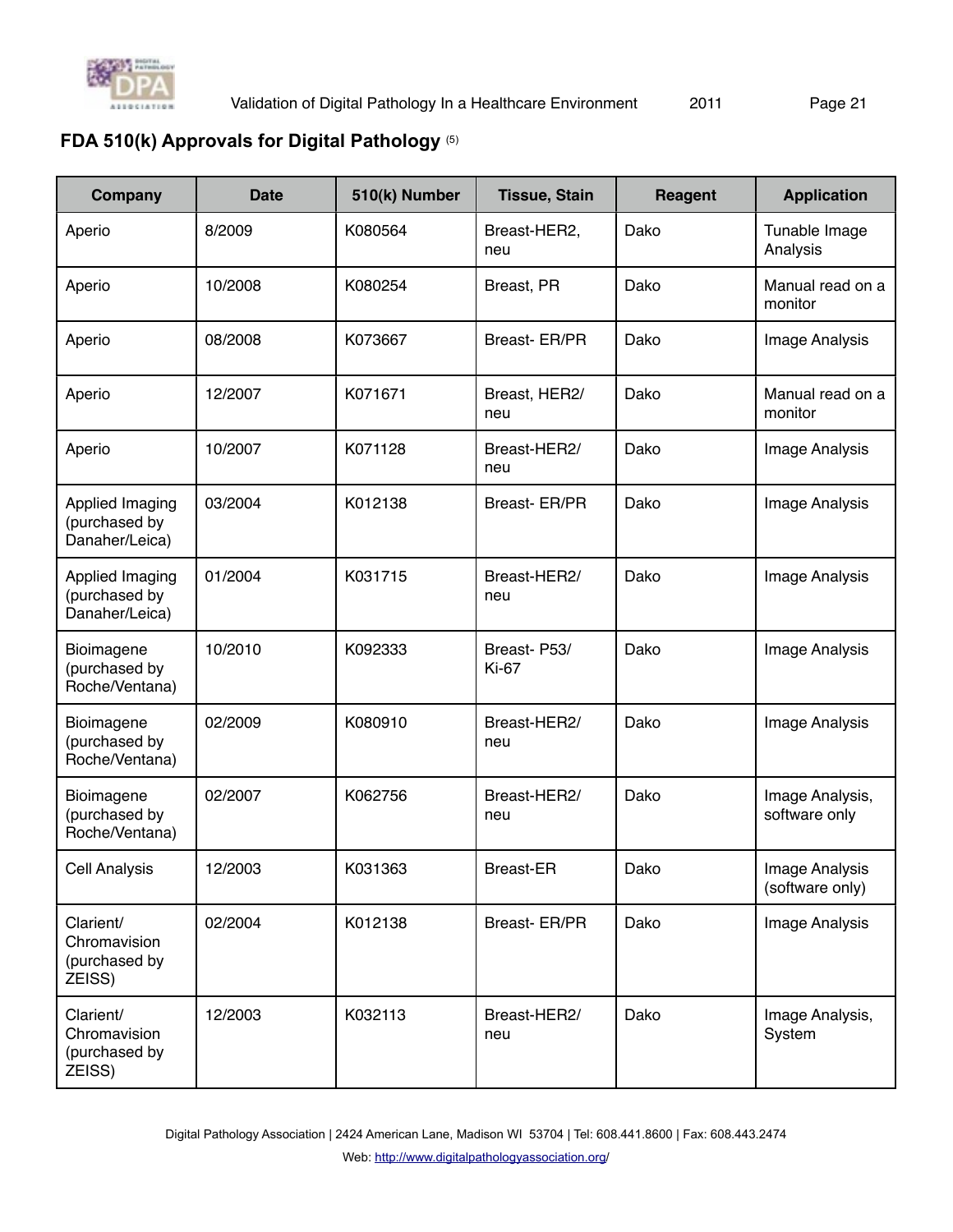

| <b>ASSOCIATION</b>                         | Validation of Digital Pathology In a Healthcare Environment<br>2011 |               |                      |         | Page 22            |
|--------------------------------------------|---------------------------------------------------------------------|---------------|----------------------|---------|--------------------|
| Company                                    | Date                                                                | 510(k) Number | <b>Tissue, Stain</b> | Reagent | <b>Application</b> |
| Tripath<br>(purchased by<br>Roche/Ventana) | 09/2006                                                             | K062428       | Breast-p53           | Ventana | Image Analysis     |
| Tripath<br>(purchased by<br>Roche/Ventana) | 04/2006                                                             | K053520       | Breast-Ki-67         | Ventana | Image Analysis     |
| Tripath<br>(purchased by<br>Roche/Ventana) | 08/2005                                                             | K051282       | Breast, HER2/<br>neu | Ventana | Image Analysis     |
| Tripath<br>(purchased by<br>Roche/Ventana) | 05/2005                                                             | K050012       | Breast- ER/PR        | Ventana | Image Analysis     |